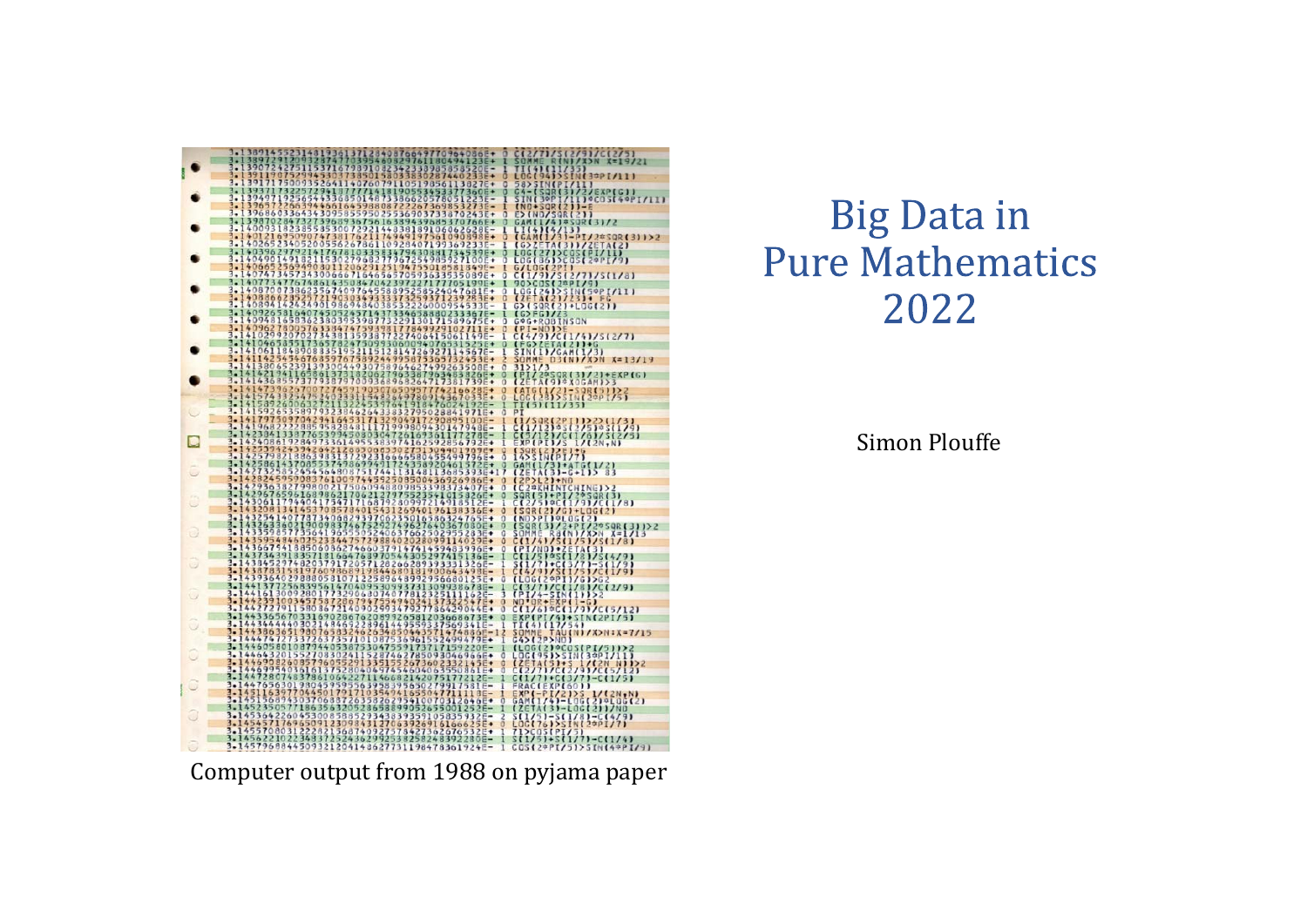# The Inverter from 1986 to 2022

By Simon Plouffe

- The talk will give details on how the Inverter works, how it began and the present situation. Some details of the algorithms used will be explained.
- Some results will be presented from which some are known.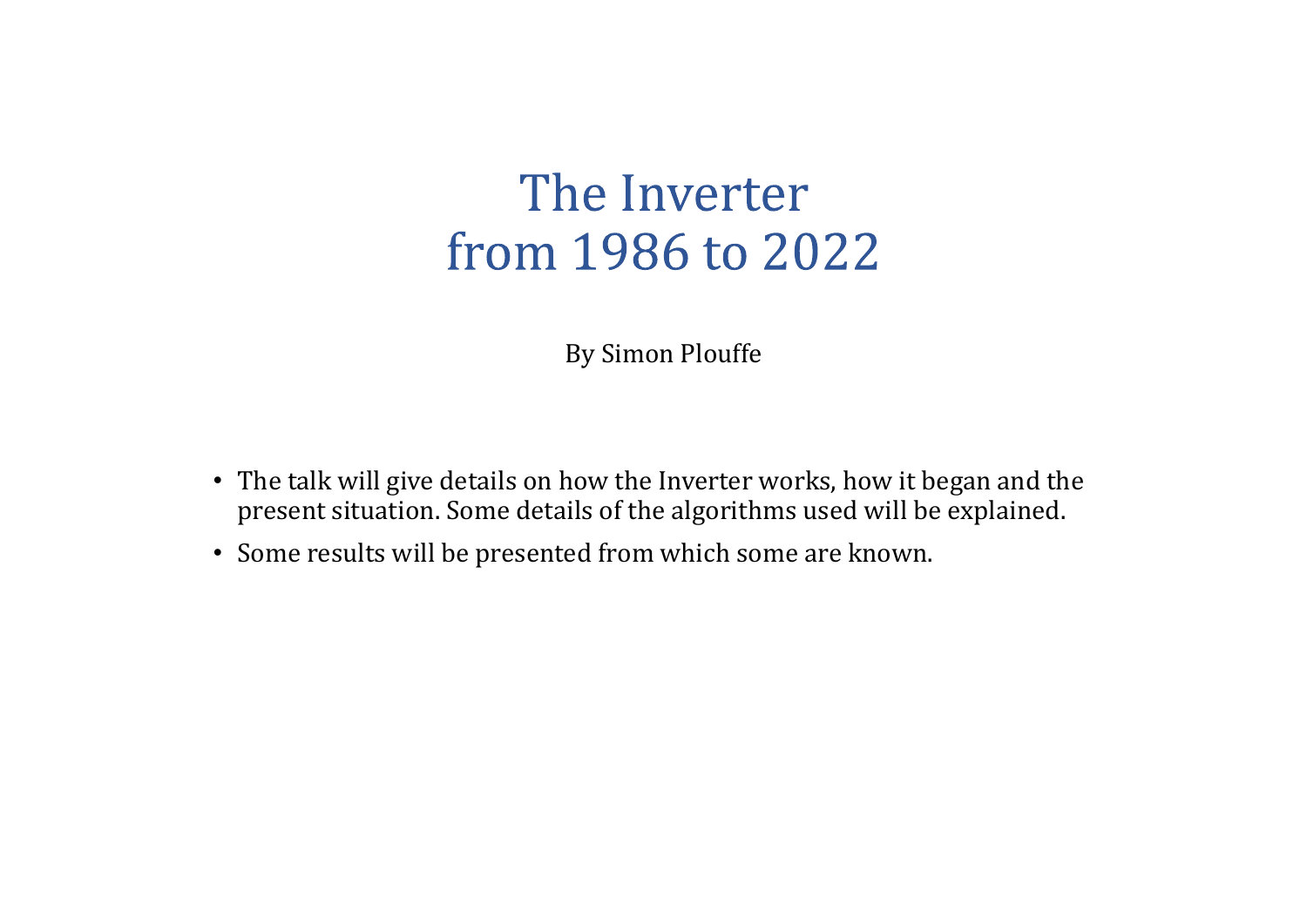# Synopsis

The inverter Data from the OEIS Programs Size, portability and cpu time.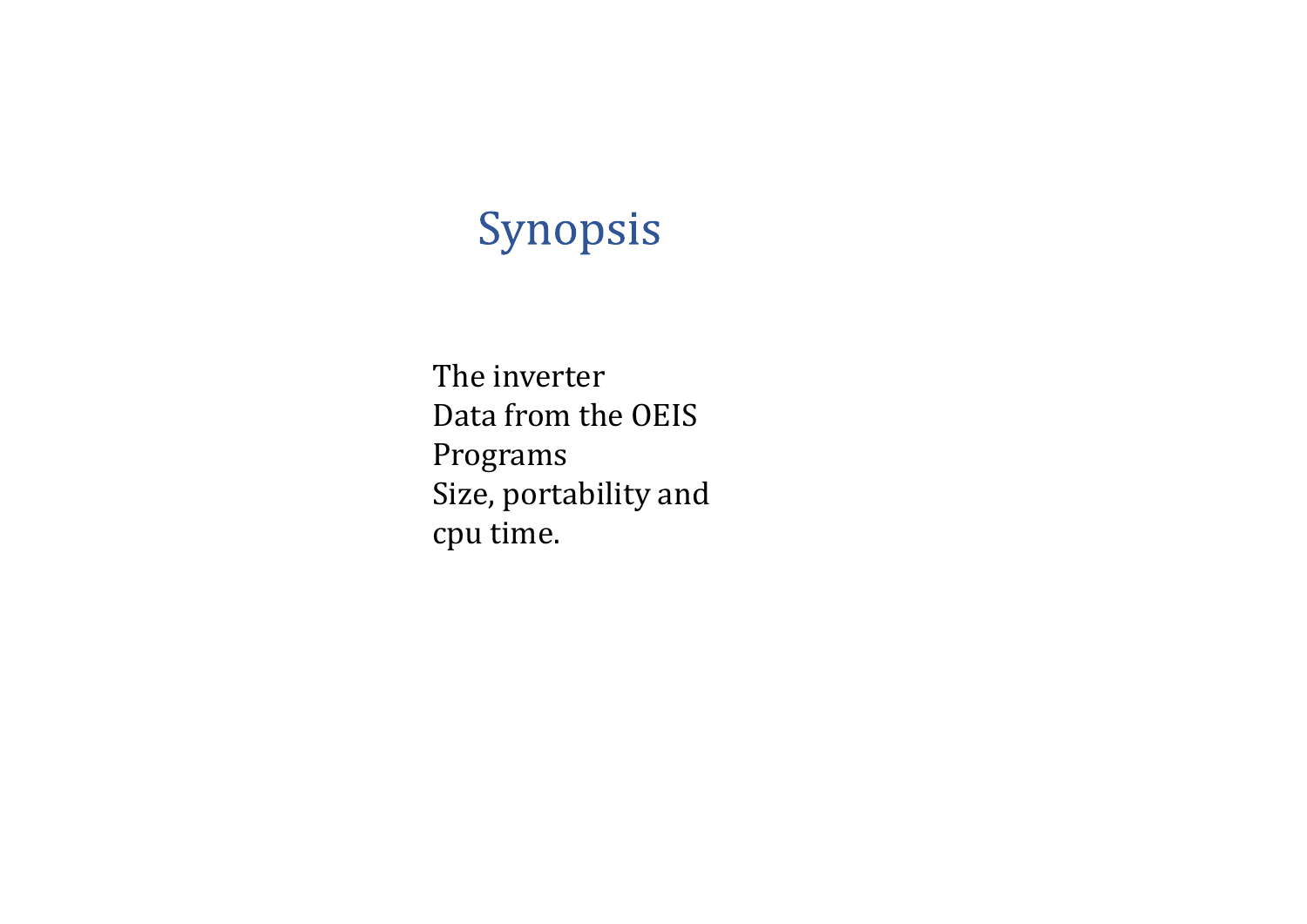It began in April 1986, I was collecting mathematical constants on 5.25 inches diskette on my Apple IIc. Using Appleworks, then later I used Hypercard for a while on my Mac Plus, eventually bought a hard disk (very expensive) of 60 megabytes to fill it in half with numbers.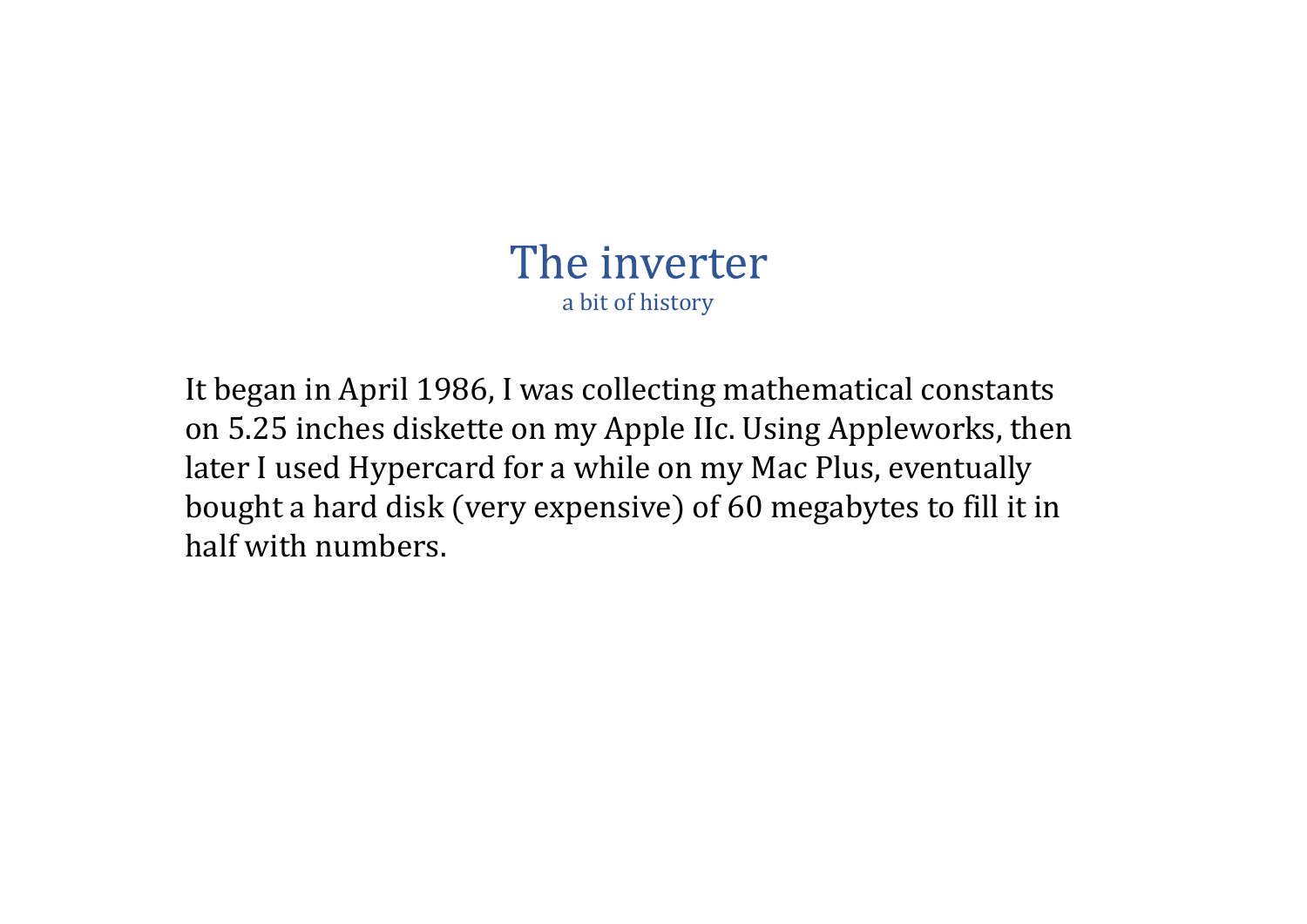

#### This is what it looked like at the time on Hypercard

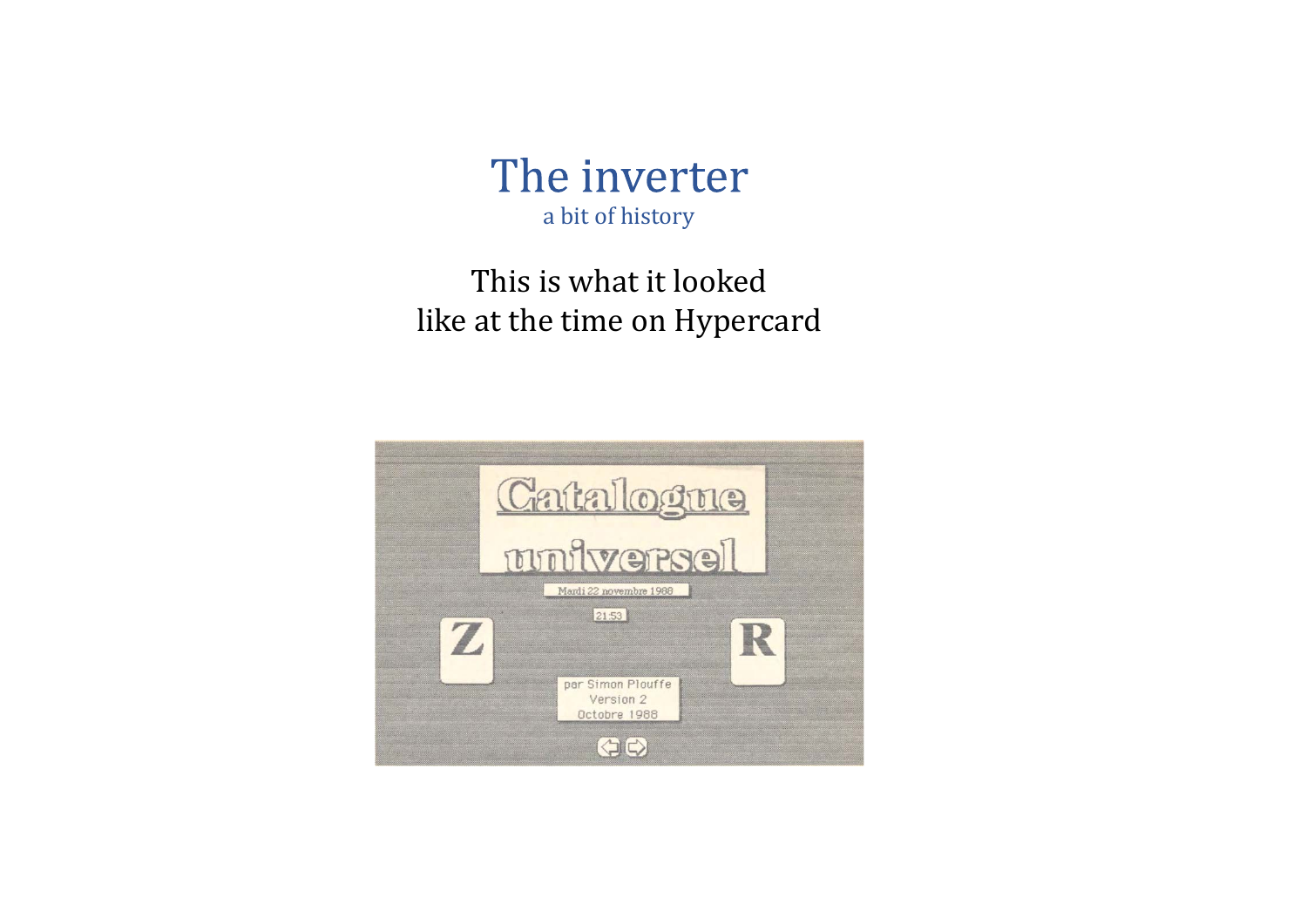

Then Hypercard became too small for any storage of big tables. At the time there were 2 parts : The Integers and the real constants. It took <sup>a</sup> while but I managed to make one big database that contains the 2 worlds.

Then 2 things happened in 1990: an access to <sup>a</sup> Unix system at Uqam (Université du Québec à Montréal) and my collaboration with Neil Sloane of the Bell Labs.

This is where I decided it was time I do <sup>a</sup> master in mathematics.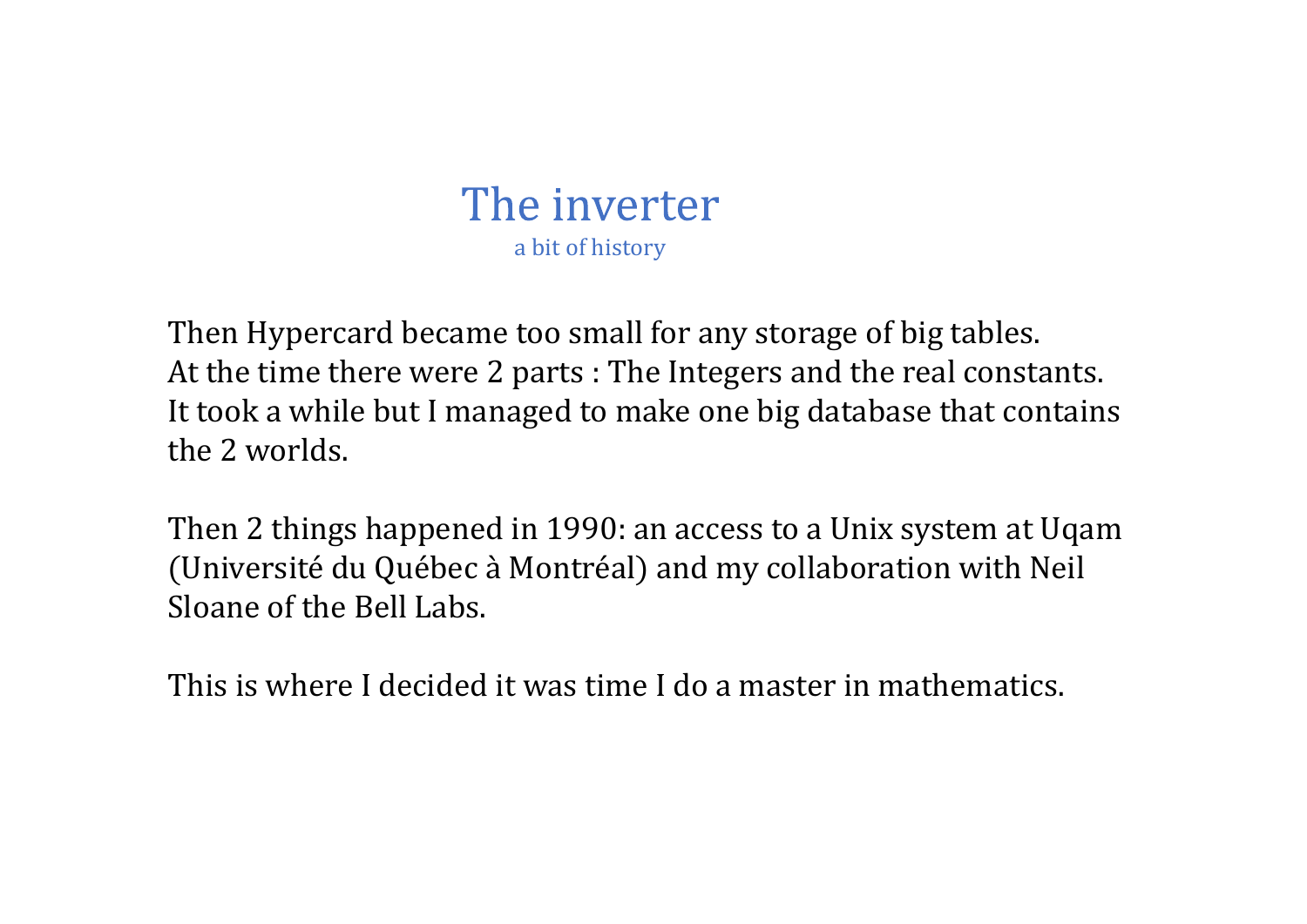Most of my time was used for the EIS (Encyclopedia of Integer Sequences), the book was finally published in 1995 and soon after that the publisher agreed that an online version was not <sup>a</sup> threat to possible sales in libraries. The success of the online EIS (now OEIS) is quite impressive : There are 8000 contributors, 10033 citations and 19427 references in Wikipedia (english and french). As of May 16 2022 there are 353700 sequences in the database, 10000 to 15000 are added each year. In this catalog there are 10821 mathematical constants already.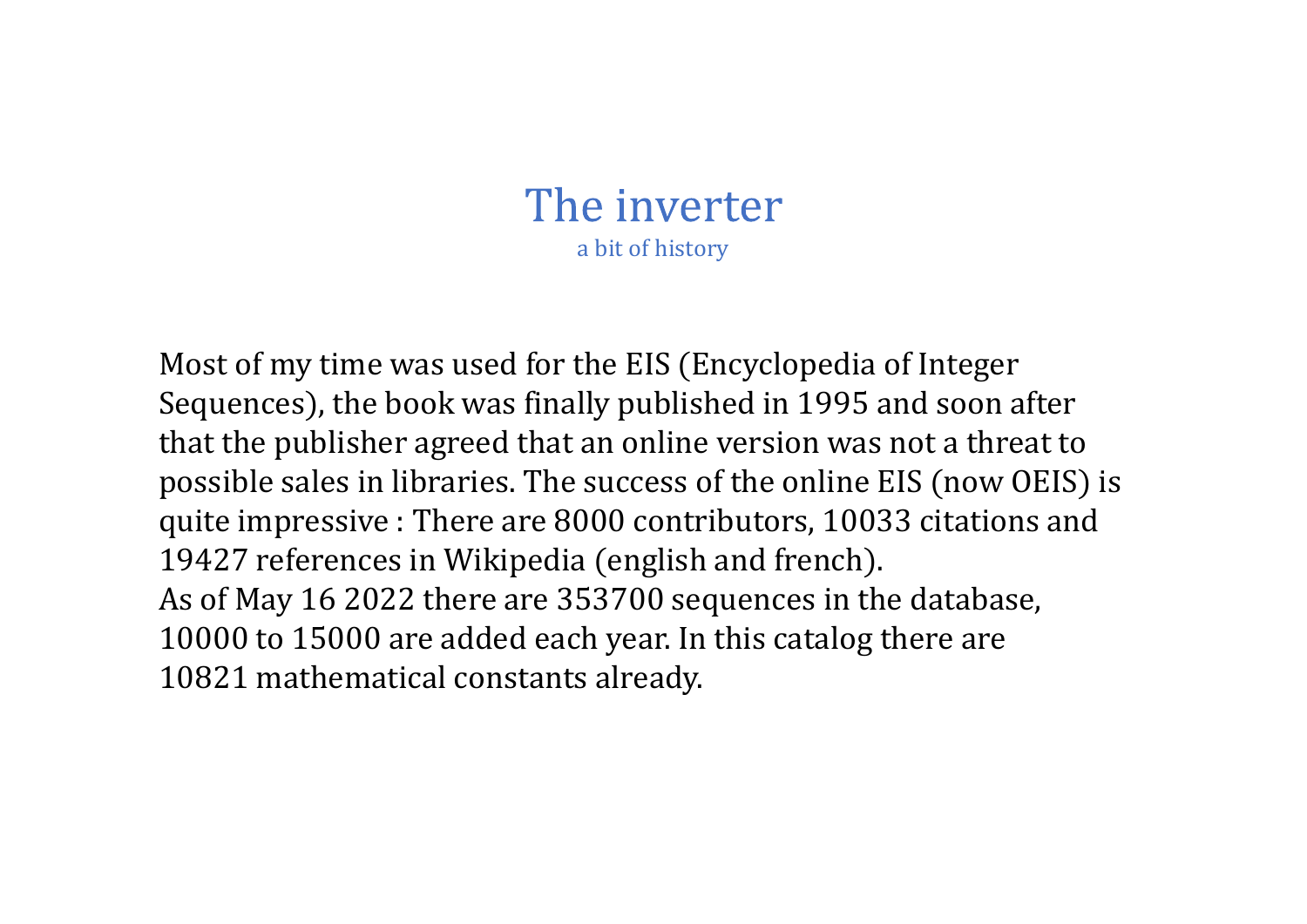In 1993, I began to collect large amount of mathematical constants, first programs where written. This is where I began to use the LLL (Integer relations algorithm). They were collected from the M.T.A.C tables of Mathematics of Computation micro-fiche.

The version I had was the one on the PARI-GP program called  $\langle$ lindep $\rangle$ . Very efficient and rapid. The big advantage was that I could interface the routine with Maple.

This is easy to do : you make a unix script that takes an input from Maple, sends a command to pari-gp that return the answer properly formatted.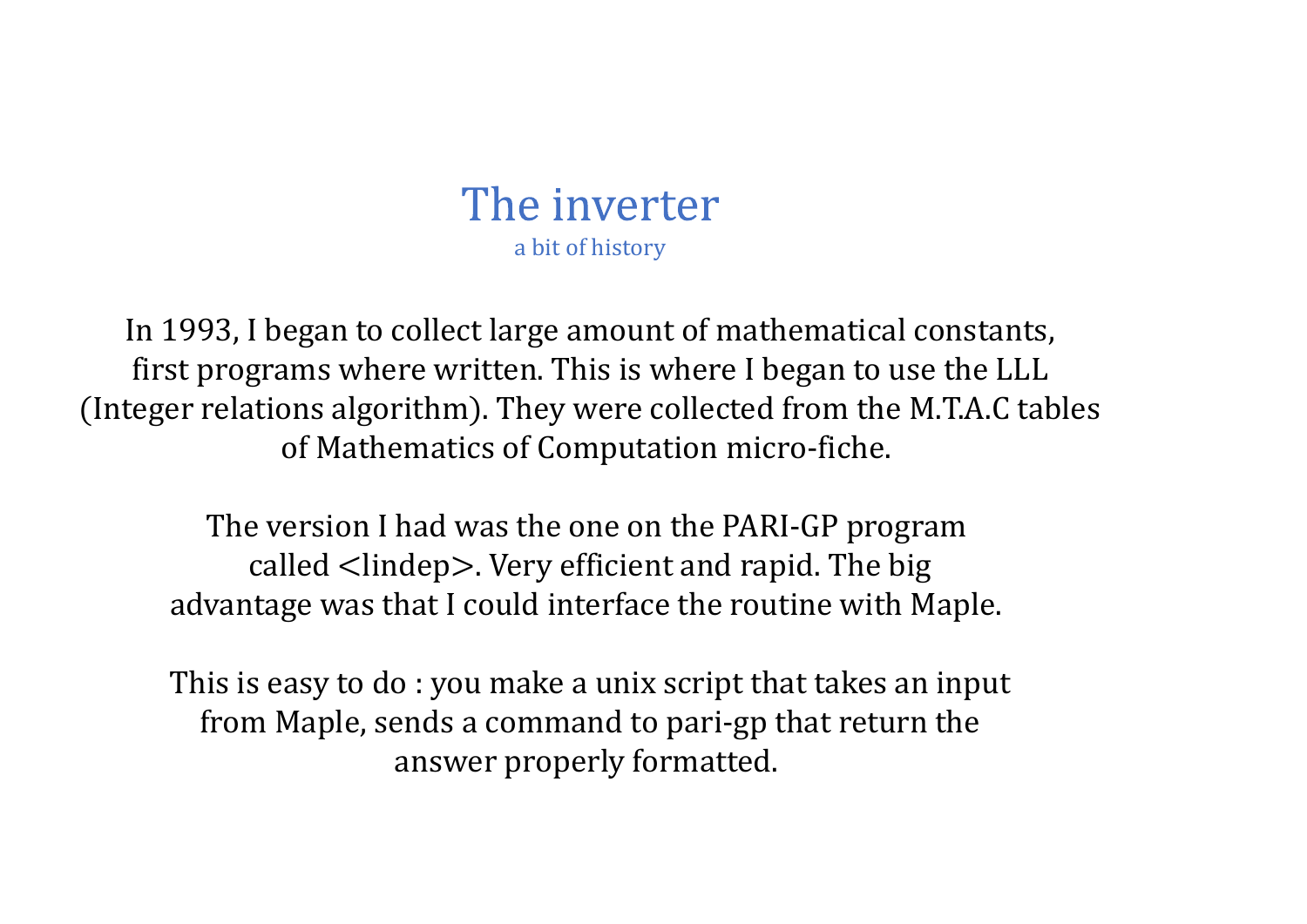

The integer relations algorithm has many versions.

In short it can solve the exact inverse problem of having a polynomial and finding a root. From a real constant (up to a certain precision) it can find the polynomial from which it comes from. The precision needed is roughly :

 $\sqrt{Number\ of\ decimal\ digits} = degree\ of\ the\ polynomial$ 

In practice, up to 1000 digits at the time could be used, today the maximum number of digits is  $\sim$  5000.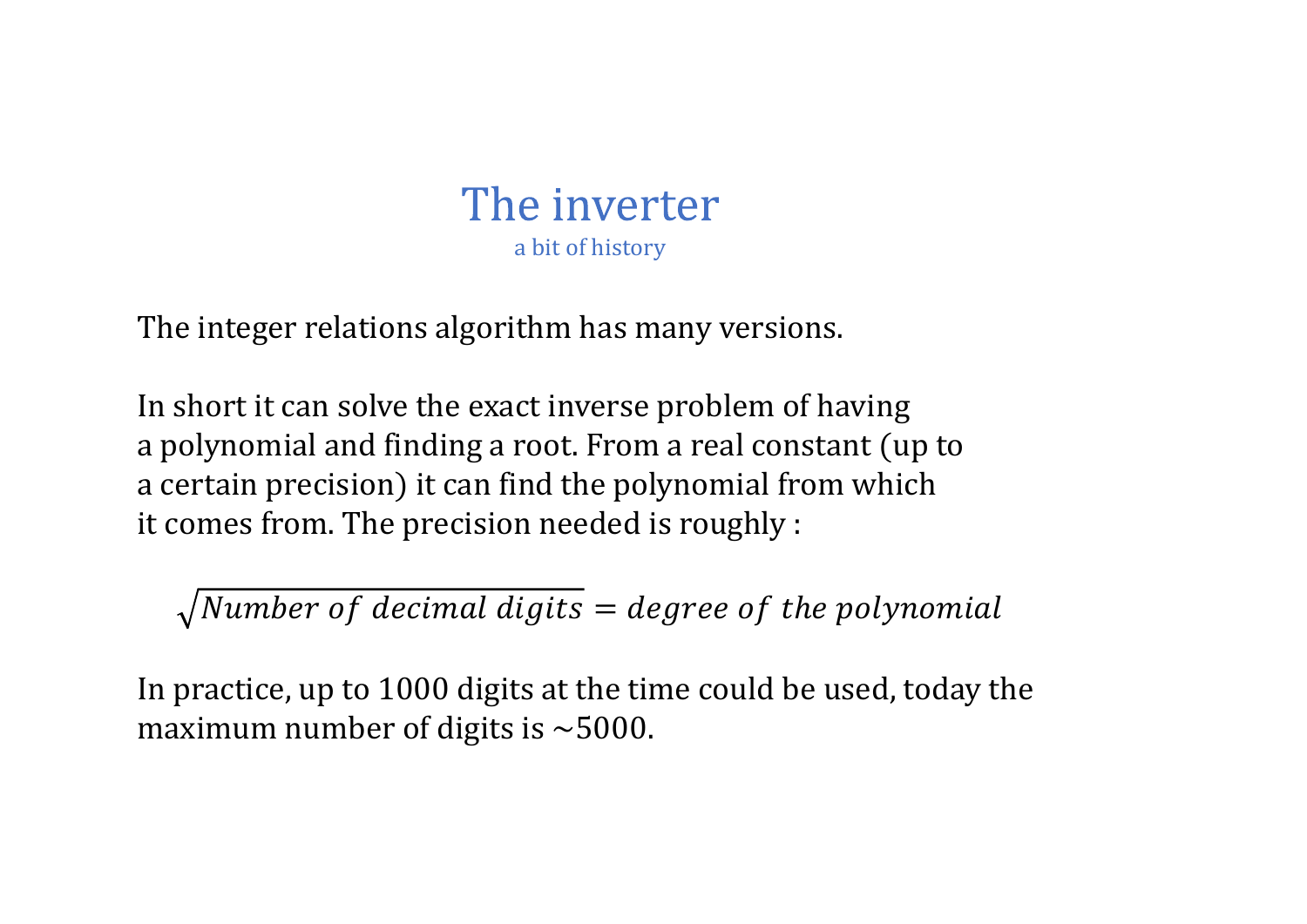You can read about it on Wikipedia : https://en.wikipedia.org/wiki/Integer\_relation\_algorithm

Here is the definition :

An **integer relation** between a set of real numbers  $x_1$ ,  $x_2$ , ...,  $x_n$  is a set of integers  $a_1$ ,  $a_2$ , ...,  $a_{n^{\prime}}$  not all  $0$ such that

 $a_1x_1 + a_2x_2 + \cdots + a_nx_n = 0.$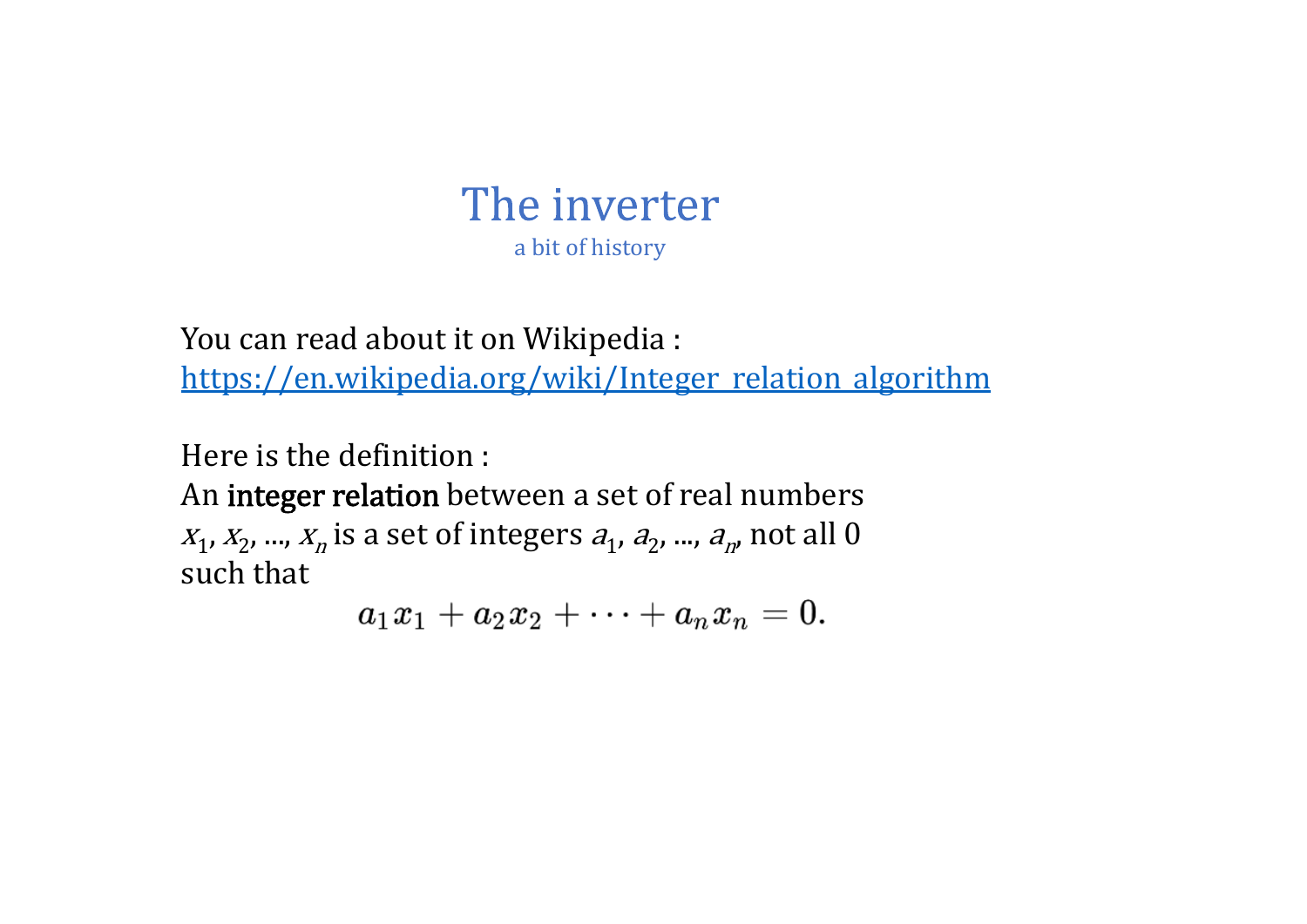An integer relation algorithm is an algorithm for finding integer relations. Specifically, given a set of real numbers known to a given precision, an integer relation algorithm will either find an integer relation between them, or will determine that no integer relation exists with coefficients whose magnitudes are less than a certain upper bound.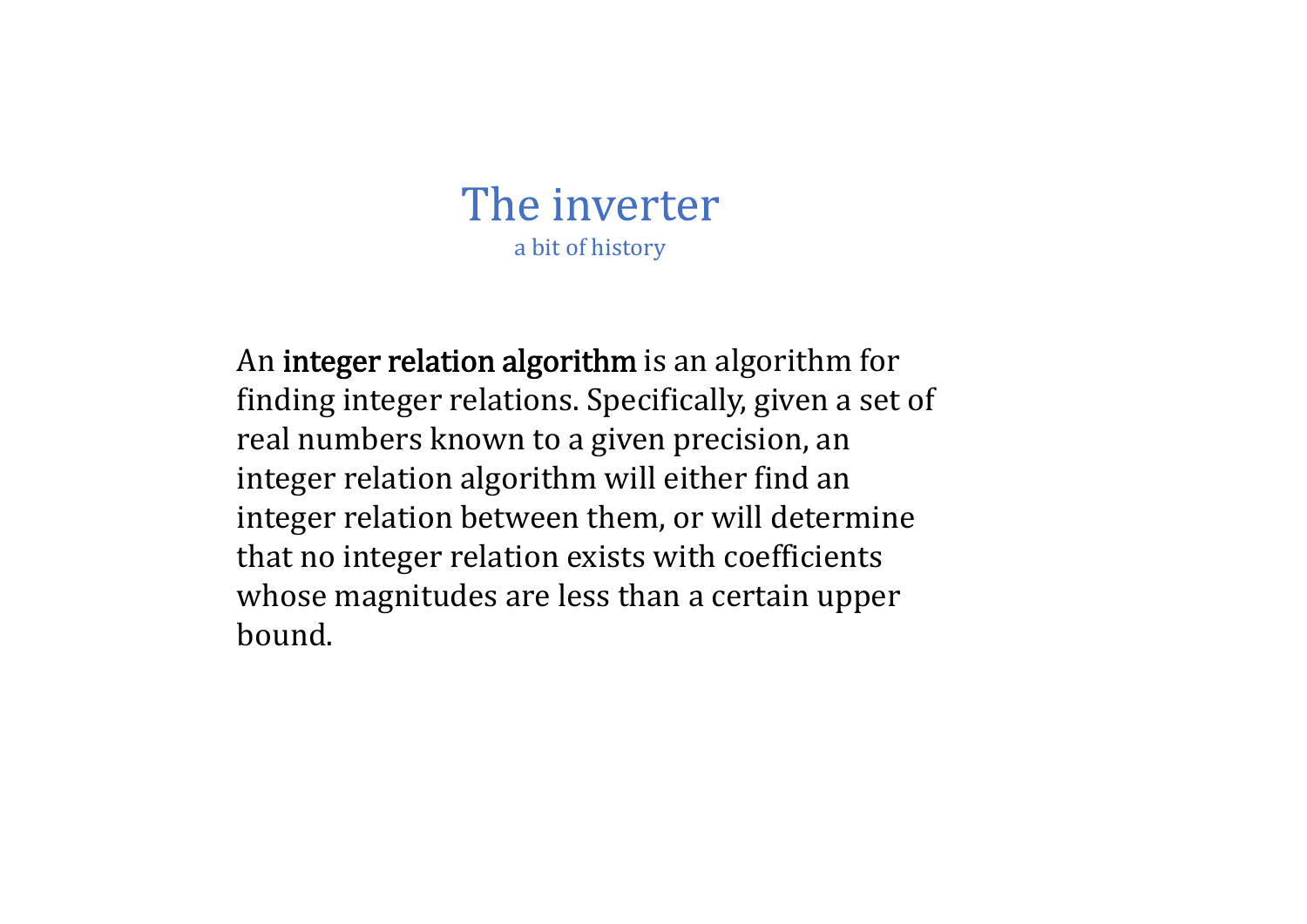This is what found my formula for  $\pi$  in 1995.

$$
\pi=\sum_{k=0}^\infty\left[\frac{1}{16^k}\left(\frac{4}{8k+1}-\frac{2}{8k+4}-\frac{1}{8k+5}-\frac{1}{8k+6}\right)\right]
$$

A main ingredient of the Inverse Symbolic Calculator that opened on July 18, 1995.

That same ISC is still in operation here : http://wayback.cecm.sfu.ca/projects/ISC/ISCmain.html it contains 54 million constants.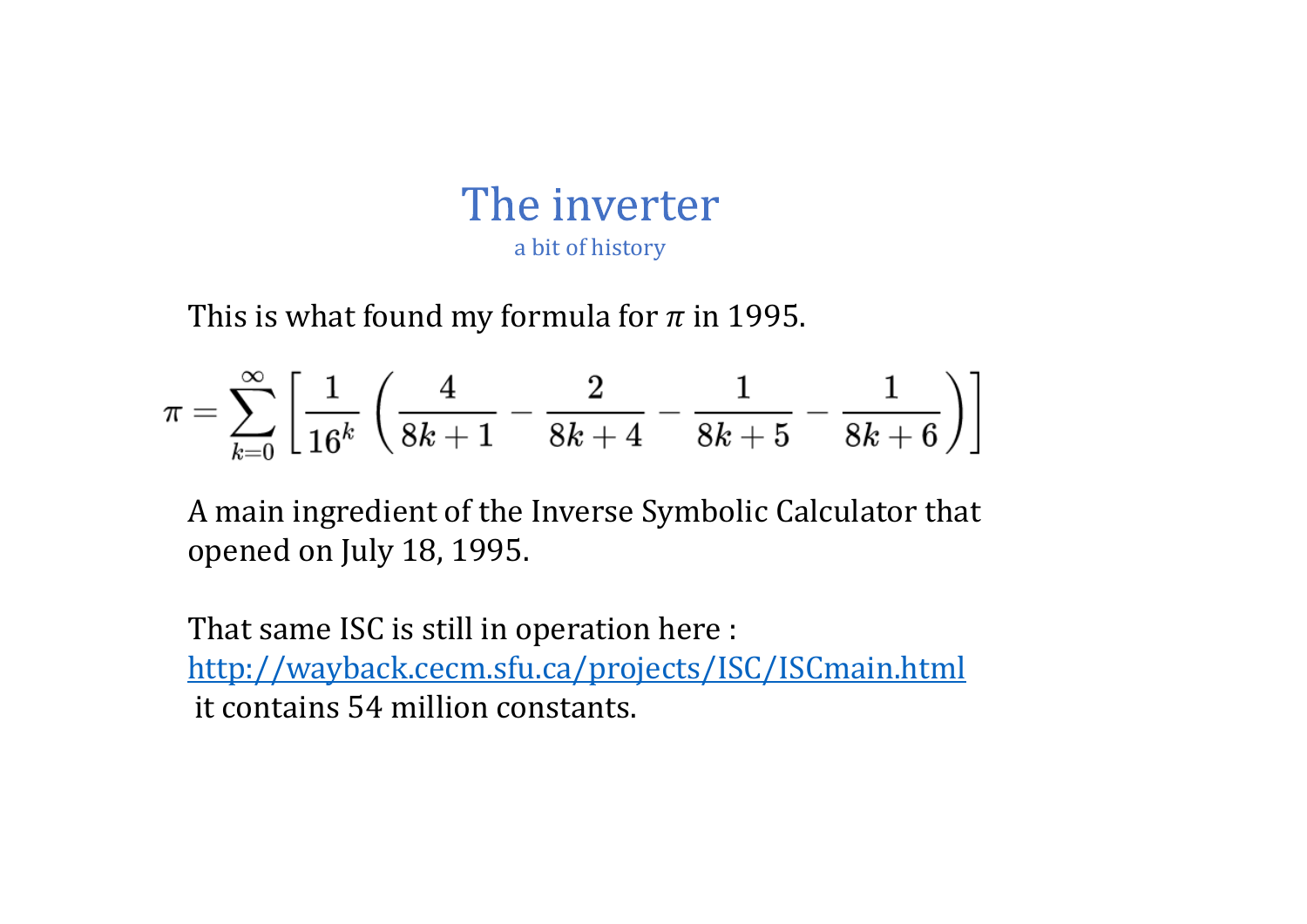| <b>INVERSE SYMBOLIC CALCULATOR</b>                                                                                                                   |
|------------------------------------------------------------------------------------------------------------------------------------------------------|
| Please enter a number or a Maple expression:<br>Clear<br>Run                                                                                         |
| Simple Lookup and Browser for any number.<br><b>Smart Lookup</b> for any number.<br>○ Generalized Expansions for real numbers of at least 16 digits. |
| ○ Integer Relation Algorithms for any number.                                                                                                        |
|                                                                                                                                                      |

Expressions that are not numeric like  $ln(Pi*sqrt(2))$  are evaluated in Maple in symbolic form first, followed by a floating point evaluation followed by a lookup.

The ISC opened in Vancouver on July 18, 1995 and is still in operation after almost 27 years. !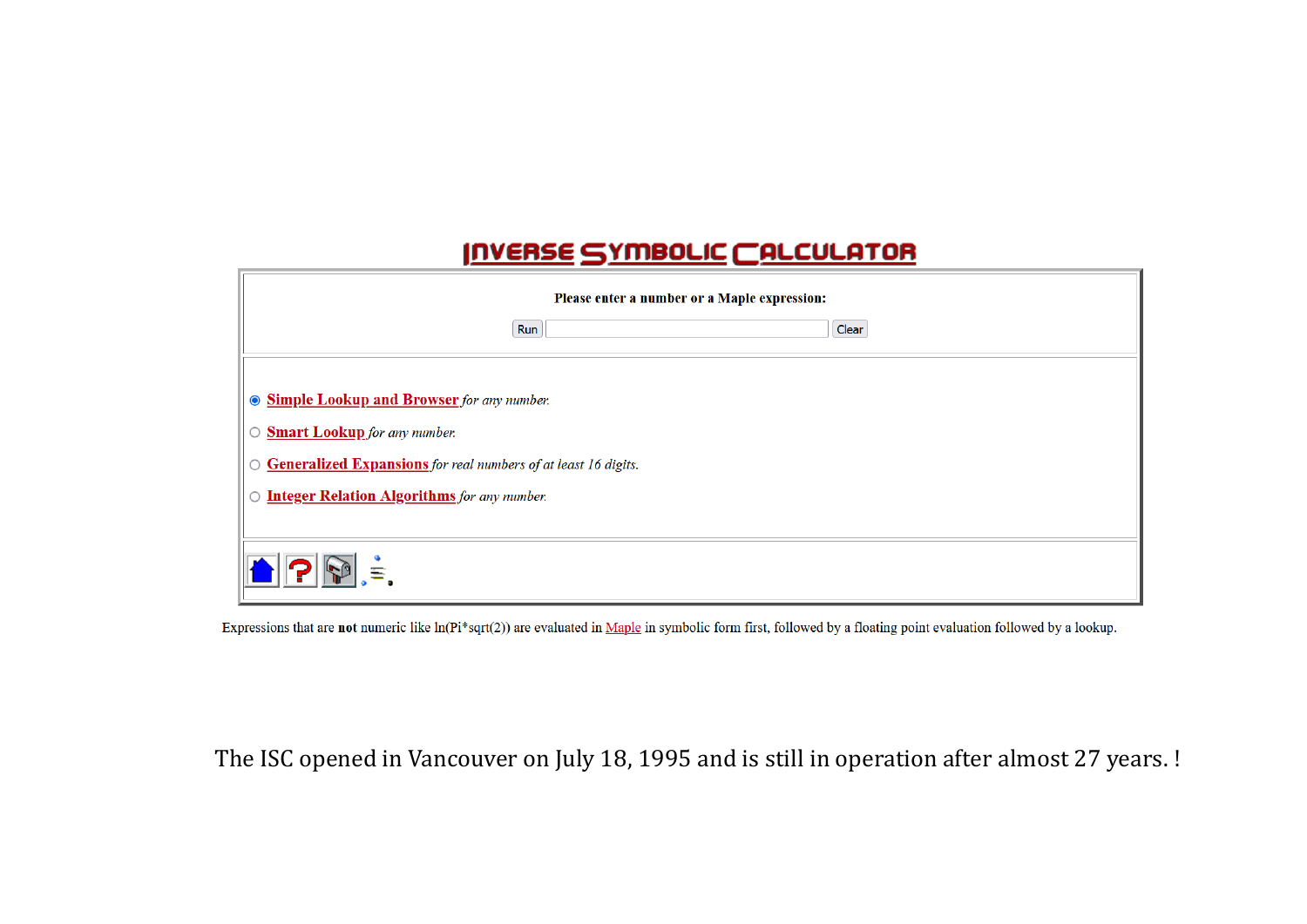#### The Inverter in 1998 (up to 2011) at UQAM



Design by Renée Othot, Pi logo by Yves Chiricota (with permission)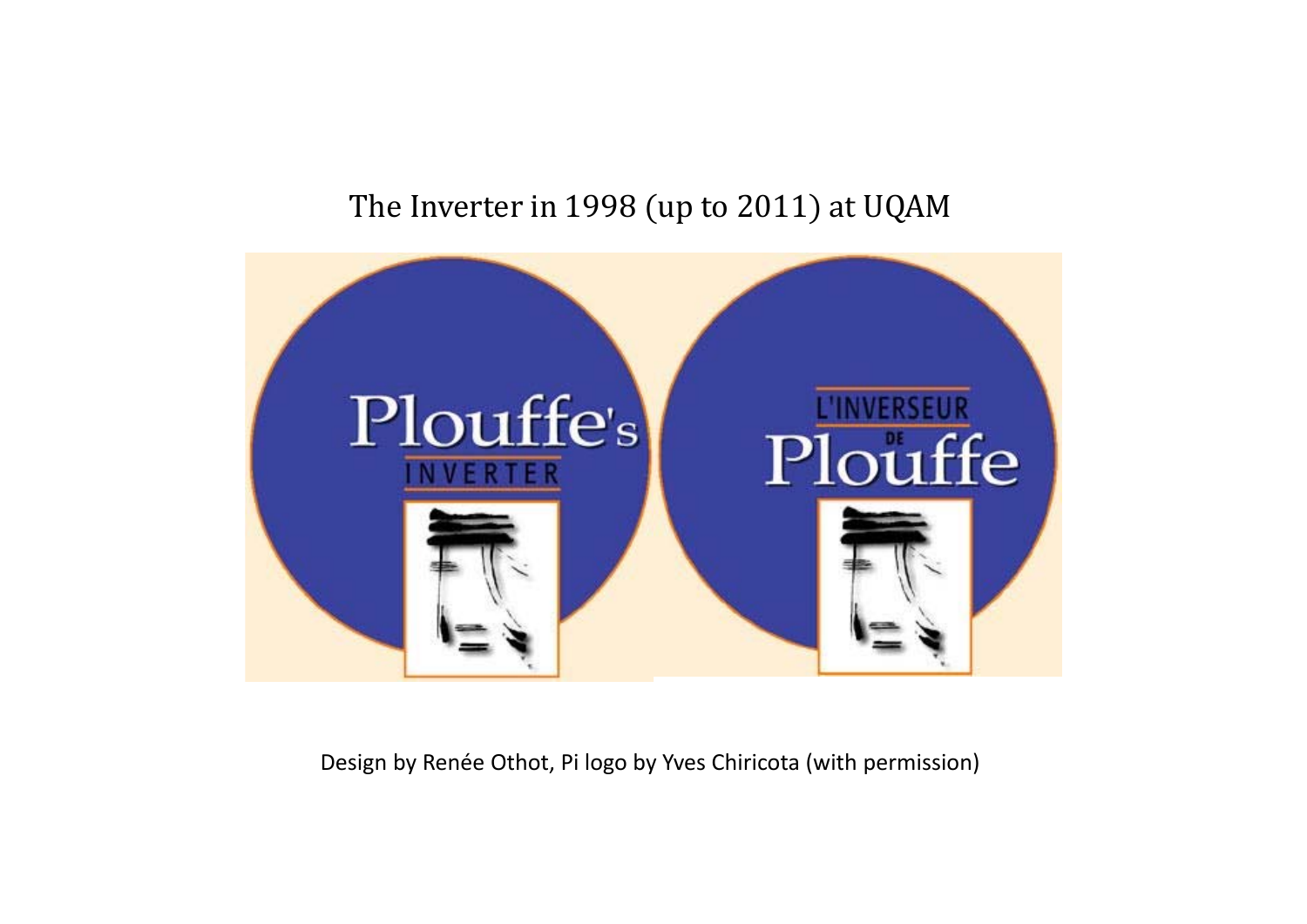#### The Structure of the Inverter

There is no structure, no index. The Inverter is a set of 9000 tables from 1000 to 9999 with no decimal point. The real numbers are naturally ordered.

#### Here is a sample output from the old version (algebraic entries).

1/2\*5^(1/2)+1/2)^87)\*fibonacci(218/19)/Lucas(9)/sqrt(5)

1.000000835096713961566373109143293676943655683702340995442991156e-1 a007 Real Root Of -369\*x^4+373\*x^3-989\*x^2+987\*x+109

1.000009259603800094168490831478943636021186572276495810122022991e-1 a008 Real Root of x^4+20\*x^2-112\*x+11

<sup>1.000000000000000000000000033655803748315958521499648026848359612</sup>e0 a001 2504730781961/10610209857723\*(1/2+1/2\*5^(1/2))^3

<sup>1.000000607323283127668981735654042398813845595946023834829615844</sup>e1 a002 1/7\*(13+7^(2/3)\*12^(3/4))\*7^(1/3)

<sup>1.000000001055626531498019979434444231768462746634735819594218467</sup>e-1 a003 2\*cos(1/18\*Pi)-cos(2/9\*Pi)-cos(11/24\*Pi)-cos(2/27\*Pi)

<sup>1.000000000000000000000000000000000020325990511335510196849069825</sup>e0 a004 (1/2+sqrt(5)/2)^83/Fibonacci(1)/Lucas(83)

<sup>1.000002614946700871297147550944904662028044167410212290084342459</sup>e23 a005 (1/sin(22/191\*Pi))^51

<sup>1.000015645779046667729154723415315713424456112660258802343846351</sup>e18 a006 ((1/2+1/2\*5^(1/2))^87+(-

<sup>2.838541822761633051368050605171122071267889746762771794459861652</sup>e0 a009 9/(13^(1/2)+12^(3/4))^(1/2)

<sup>1.000000154953758625804884675278917791176598916601460893578357498</sup>e1 a010 (1/5\*cos(37/120\*Pi)-5/6)/(5/6\*cos(37/120\*Pi)-2/5)

<sup>1.000001232234080033322997540518611368672051604867643646689475870</sup>e-1 a011 (1/12\*(2-2^(1/2))^(1/2)-5/6)/(2\*(2+2^(1/2))^(1/2)+4)

<sup>1.000001183974399355846415232612483030241341666961769435445322768</sup>e0 a012 (4/5\*cos(19/60\*Pi)-5/6)/(5/6\*cos(13/60\*Pi)-1/4)

<sup>1.000000766783997513832641896050782067210834339837489422329400756</sup>e-1 a013 (2/3\*tan(13/60\*Pi)-1/3)/(4/5\*tan(19/60\*Pi)+5/6)

<sup>1.00001552810007570929269747925674055524137739053985073926247699164</sup>e2 a014 361/2-36\*5^(1/2)

<sup>1.005051880700988039258313965880795892267481304863310870886894848</sup>e0 a015 Real Root of 1+x^17-x^16-x^15+x^14-x^11+x^10-x^8-x^7-x^6+x^5x^4-x^2-x

<sup>1.000000004502970722266085525705148215308064375023602710905401526</sup>e2 a016 1/7\*(74+346430\*2^(1/2))^(1/2)

<sup>1.000000001200185568869925301084700029362740547733475671366117958</sup>e0 a017 81/59-3/17\*89^(1/6)

<sup>1.000000005602684438703446331733540079856595861745317342076722784</sup>e1 a018 -86/45+65/29\*86^(3/8)

<sup>1.000000019143670052409176795932737219533259582324571750389280152</sup>e8 a019 181160923^(31/32)

<sup>1.000000333166472541693195159388481580225590067365220582451174030</sup>e1 a020 Real Root of x^6+x^3+1 = 1001003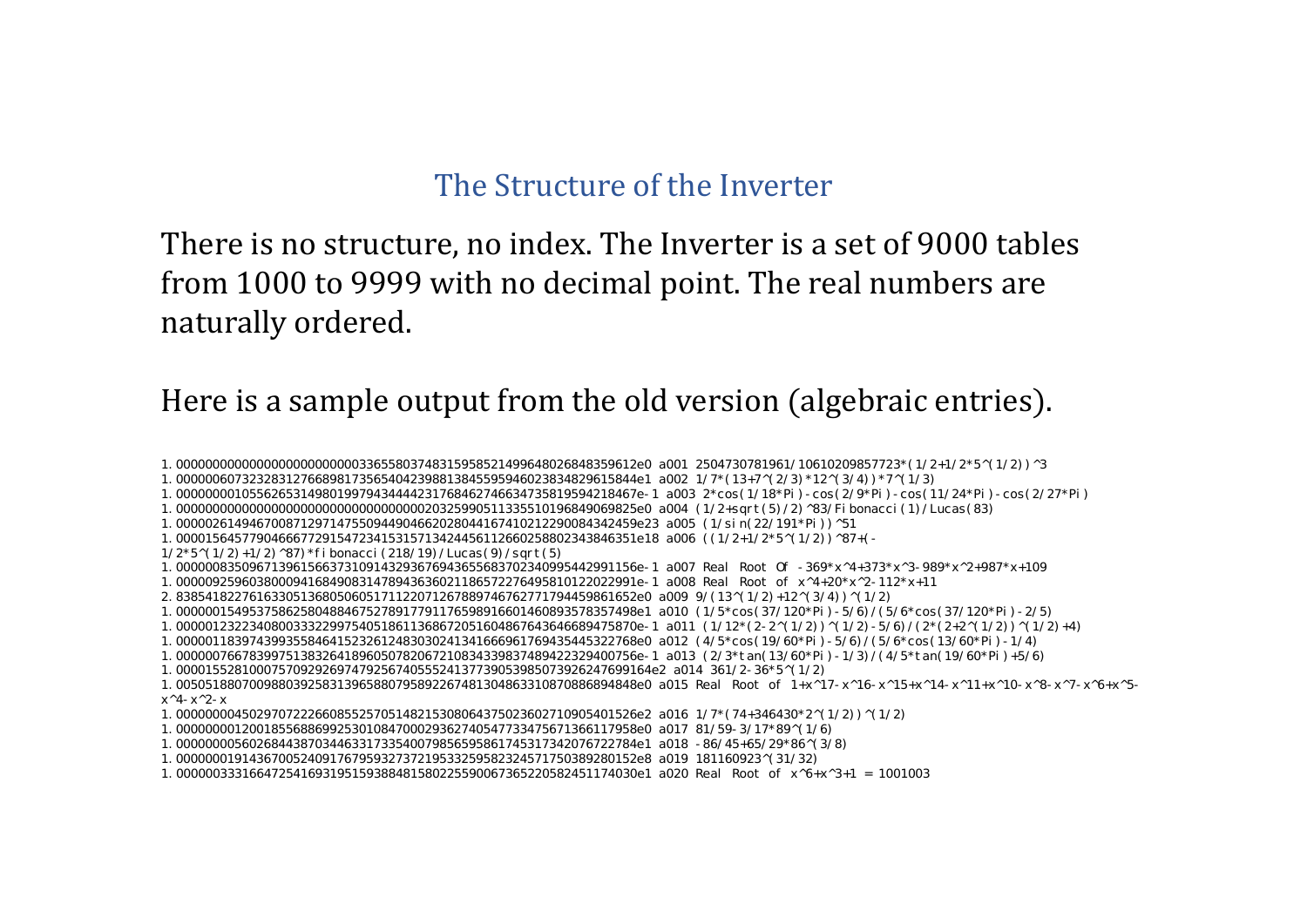#### The Structure of the Inverter

There are 9000 tables (final version) and 571 different tables (source files).

In size : 86464978693 mathematical constants 7669 gigabytes or 7.669 TB Average entry : about 90 characters

From the OEIS database (2 categories) 1850219199 entries from sequences to real approx. 3.64779582 billion entries (big integers) Total : 5.5 billion entries from the OEIS.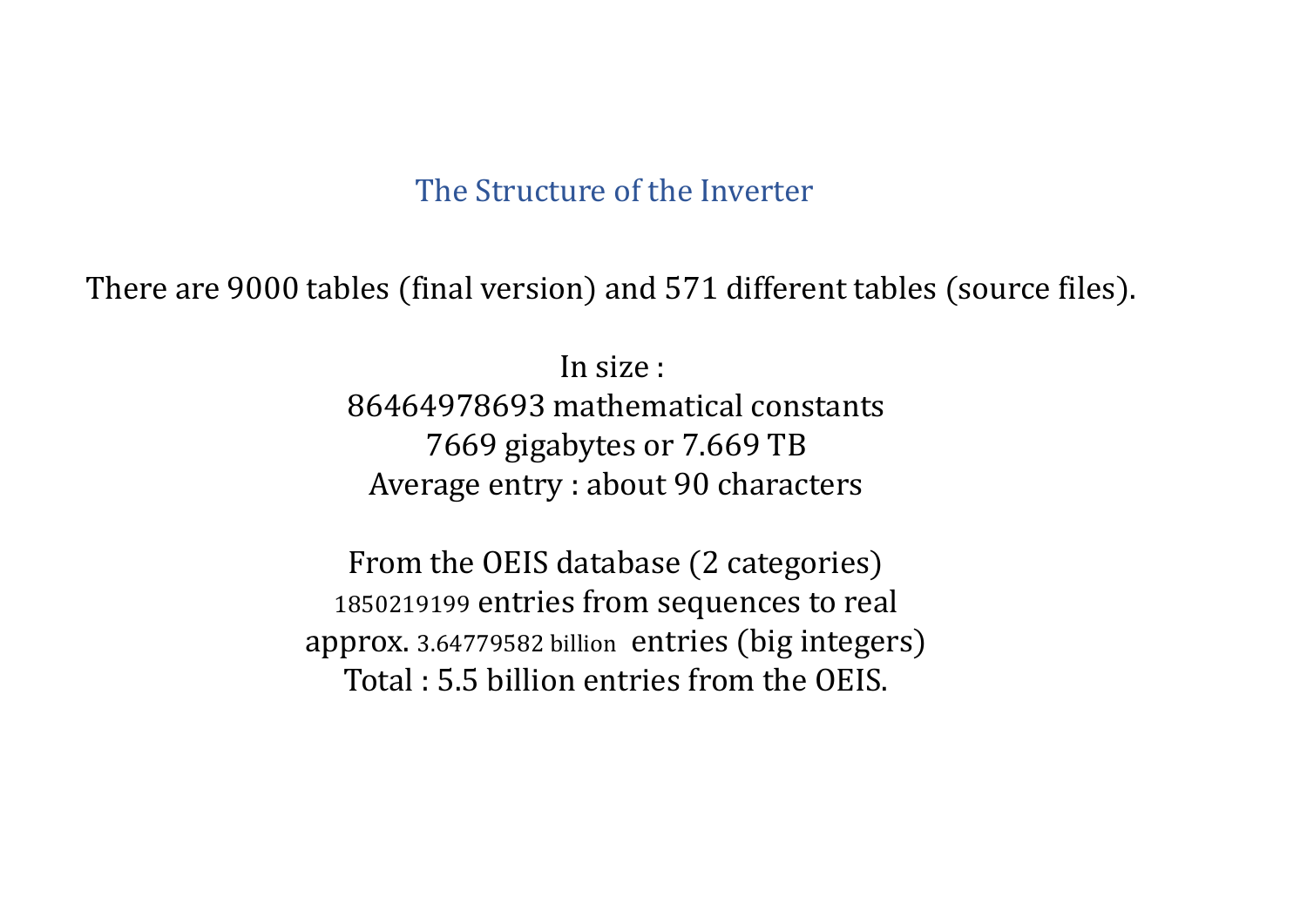#### As of 1998 on Plouffe's inverter

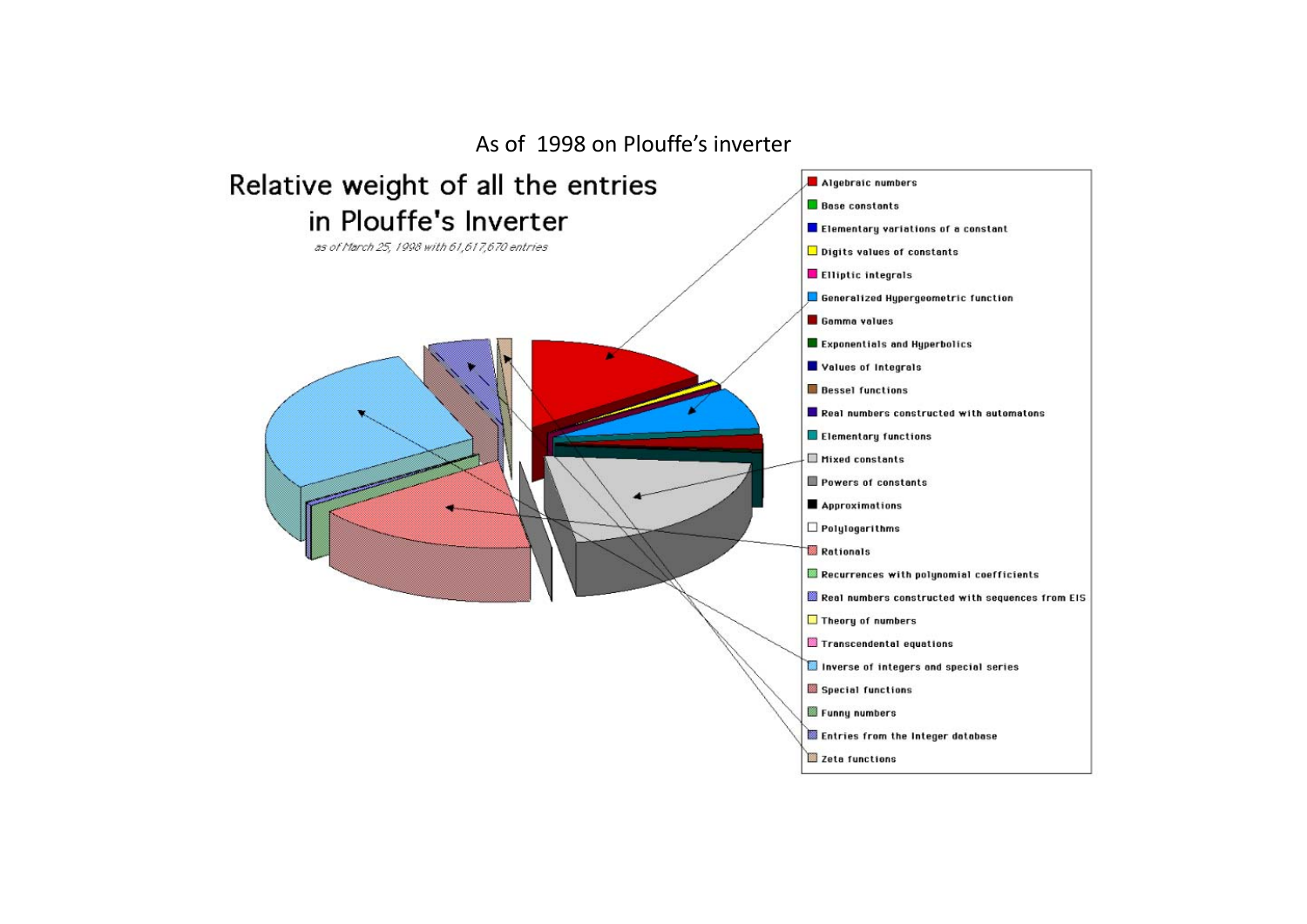

- <sup>a</sup> Algebraic
- b Base constants
- <sup>c</sup> Constructed reals
- d Digits of reals
- <sup>e</sup> Exponential
- f Hypergeometric
- g Gamma functions
- h Hyperbolic
- j Bessel, special numbers
- k Constructed reals
- l Logs
- <sup>m</sup> Mixed constants
- i Integers
- p Polylogs
- q Rationals
- <sup>r</sup> Recurrences
- s Real to sequences
- <sup>t</sup> Number theory functions
- <sup>v</sup> Series
- <sup>w</sup> Transcendental eq.
- <sup>x</sup> Integers
- y Big integers
- <sup>z</sup> Zeta function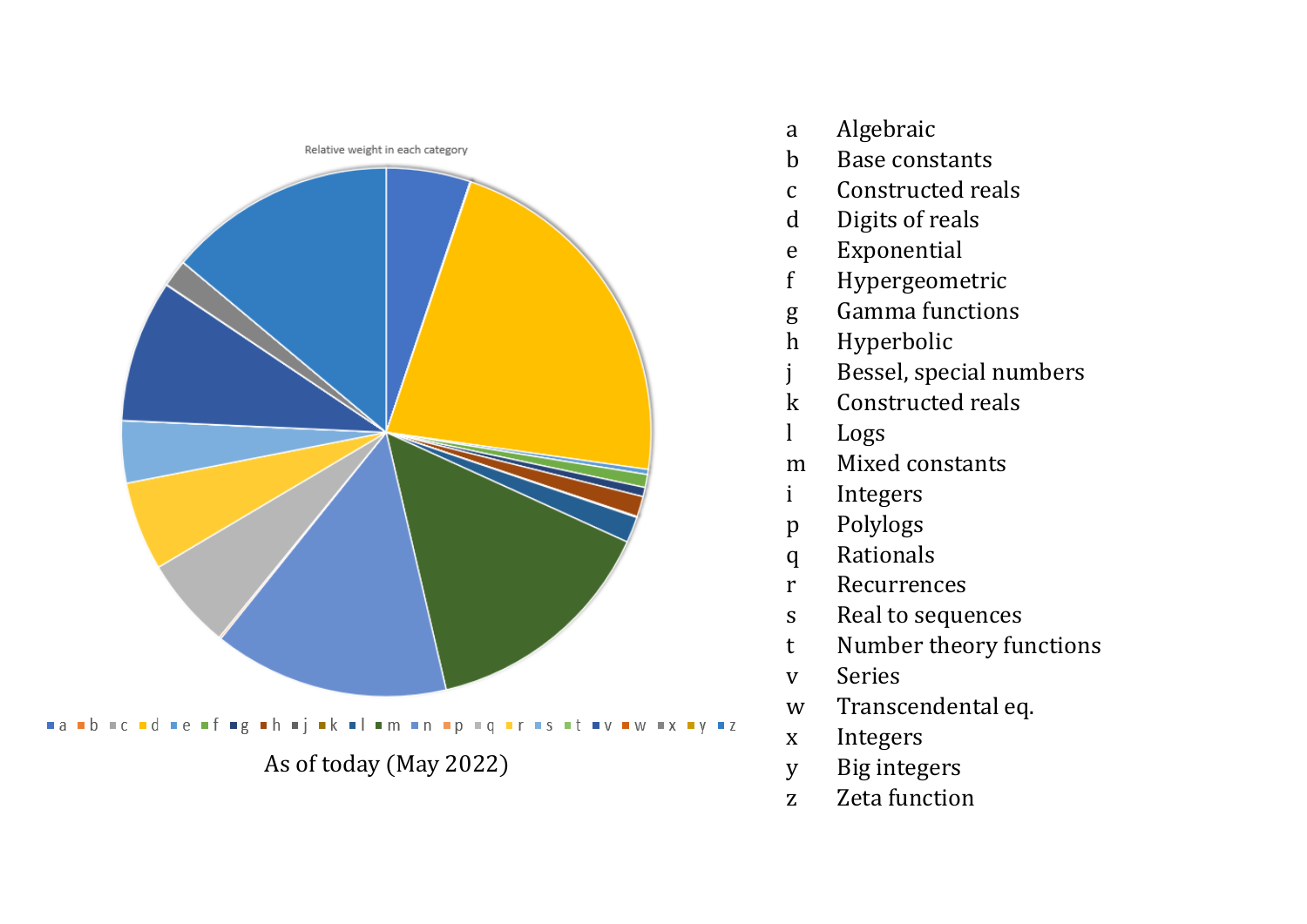# The inverter the engine

The engine is simply the 'look' command. It is part of Unix since <sup>a</sup> long time. It can search <sup>a</sup> sorted file very rapidly by using <sup>a</sup> dynamic binary search.

On <sup>a</sup> Windows/cygwin64 installation the limit is size for <sup>a</sup> file is more than 100 gigabytes. In plain English it can find the occurrence of <sup>a</sup> string of characters from any sorted text file in <sup>a</sup> fraction of <sup>a</sup> second. This is why there is no need for an index for my 9000 files.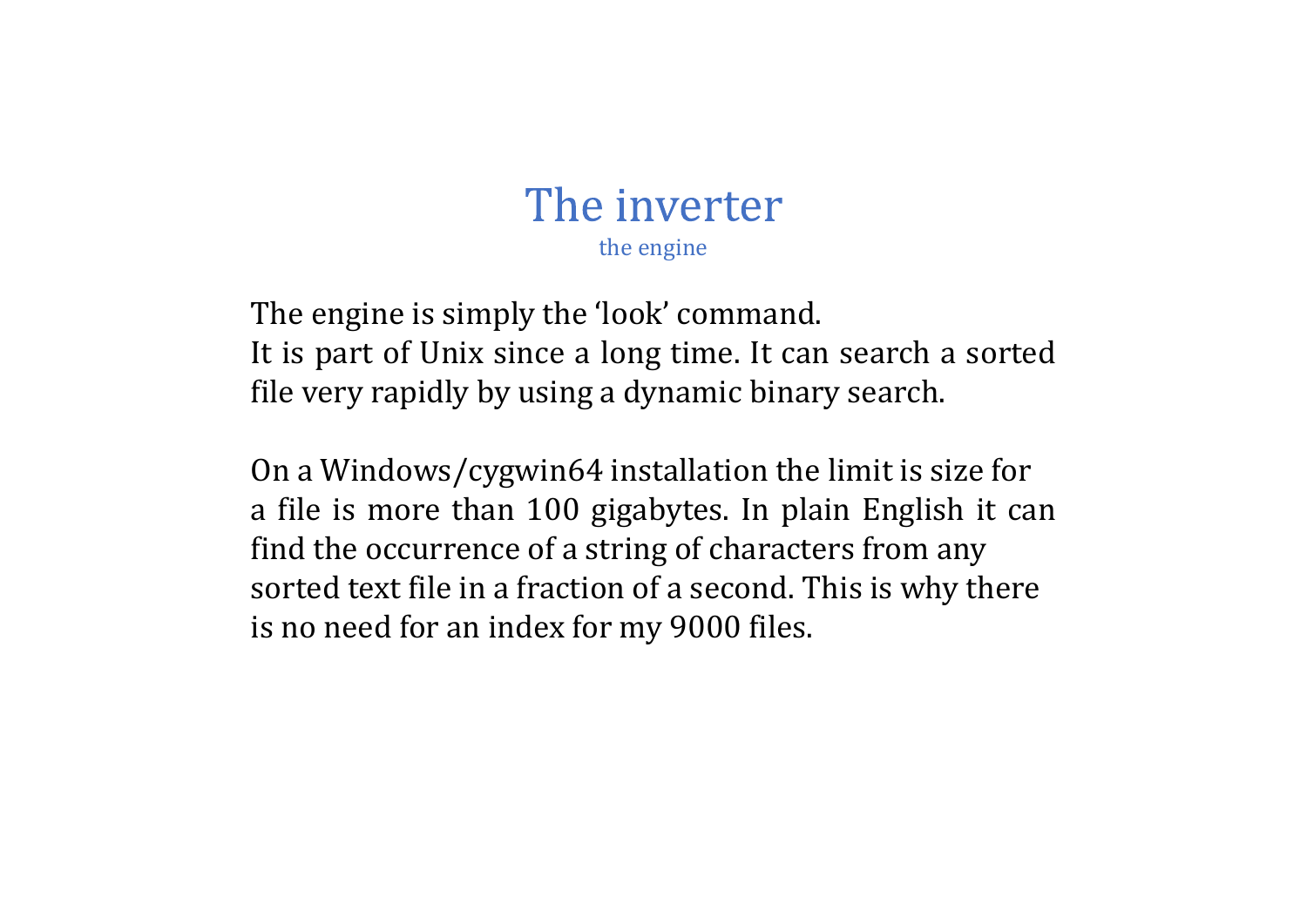#### The inverter the engine

The program that drives all this is <sup>a</sup> Maple program of about 8000 lines, there is an interface for Pari-GP and Mathematica as well as 'calls' to the Unix system for the use of the 'look' command.

There are 5 parts.

- 1- pismart() : it tries 470 elementary combinations from K.
- $2$  pidev() : Uses generalized expansion for a real K.
- 3- pilll() : Uses the LLL algorithm of Pari-GP.
- 4- pialg $($ ) : Test if the constant K is algebraic of small degree.
- $5-$  pil() : The simple lookup (with a parameter for the length).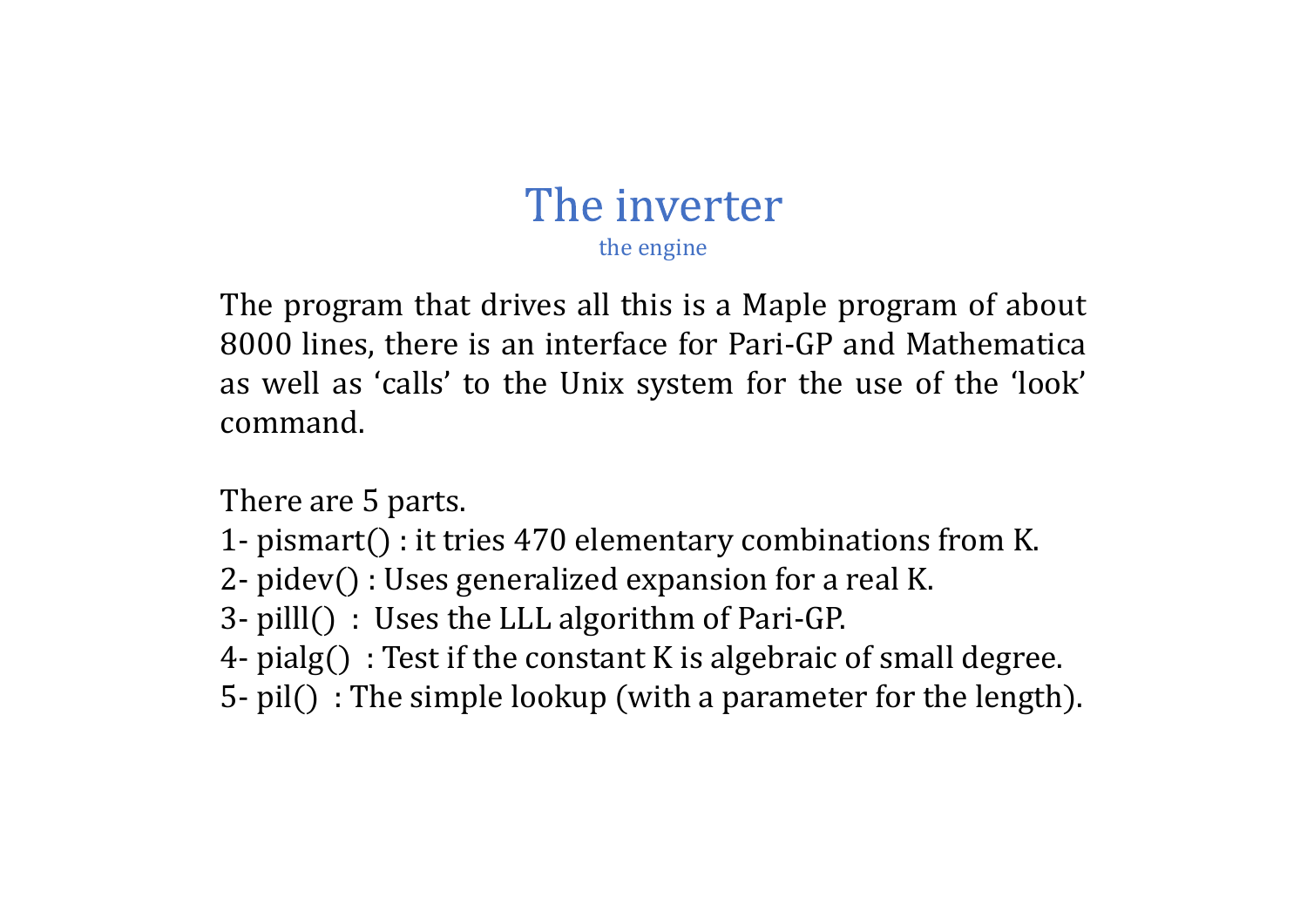# The inverter

the engine

The depth of search depends on the number of digits available. For <sup>a</sup> complete test, I need 41 digits, most of the real constants are with <sup>a</sup> standard 41 digits.

I choose 41 digits for several reasons.

1- It is the precision used in Knuth books (TAOCP) for constants.

2- It is the needed precision to detect exotic numbers like

 $e^{\pi\sqrt{163}}$   $=$  0.2625374126407687439999999999992500725972…  $\sum_{n=1}^{\infty} \frac{n^3}{e^{\pi n^2/13} - 1} = 119.0000000000000000000000000000009593745 ...$  $n = 1$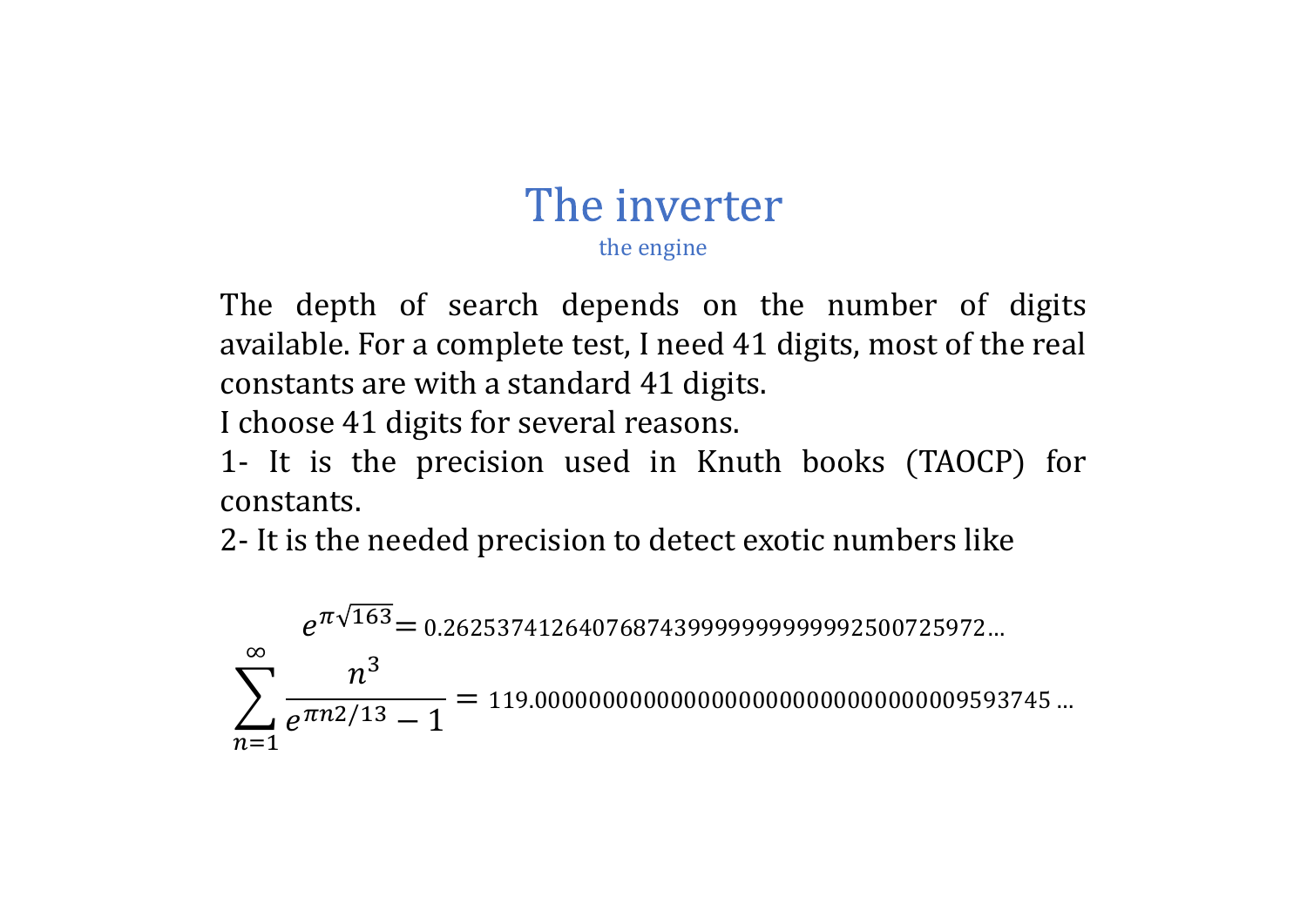# The inverter The decimal point

My first Inverter was made of separate files with 41 digits and exponent. In 1995 I made <sup>a</sup> strange decision to cut the digits at 16 with no decimal point for practical reasons. For lookups I just need the string of digits.

Later in 2004, I began to extend (from 200 million to approx. 1 billion constants) with a format of 64 digits (with the exponent).

In 2016 I came back with 41 digits and no exponent to finally arrive at <sup>a</sup> variable length entry with digits from 11 to 100 digits. I still have the original files separately but the main table now is definitively with that format.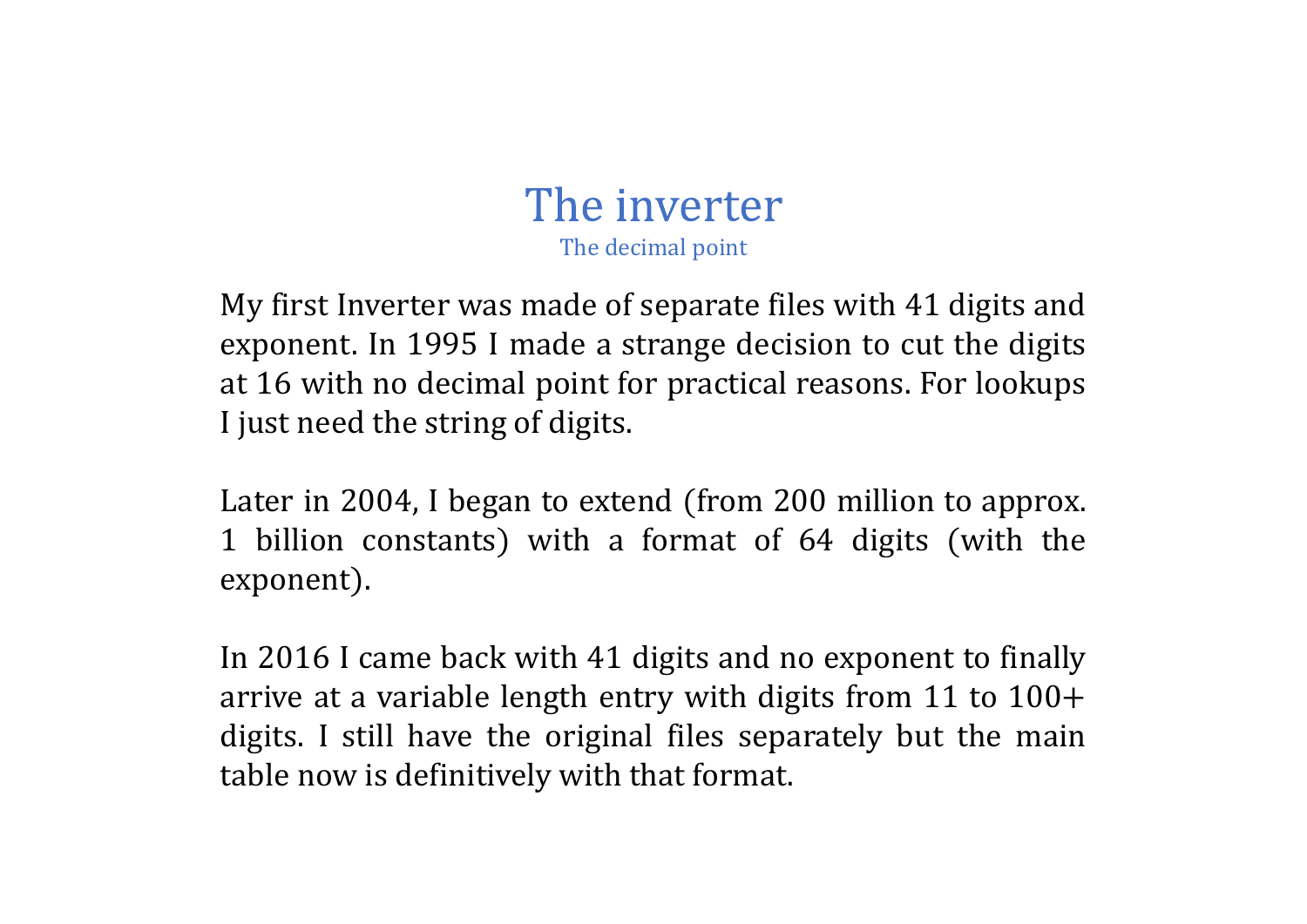#### The inverter the engine

The idea behind was to be able to include integers, big integers. There are many reasons for that.

Look at n!, what is the use of having large values of n! (truncated to let's say 64 digits) when n is large?

- Because these entries are approximate values of <sup>a</sup> truncated Stirling expression for example.
- The other reason is to include the new values that are reverse of constants.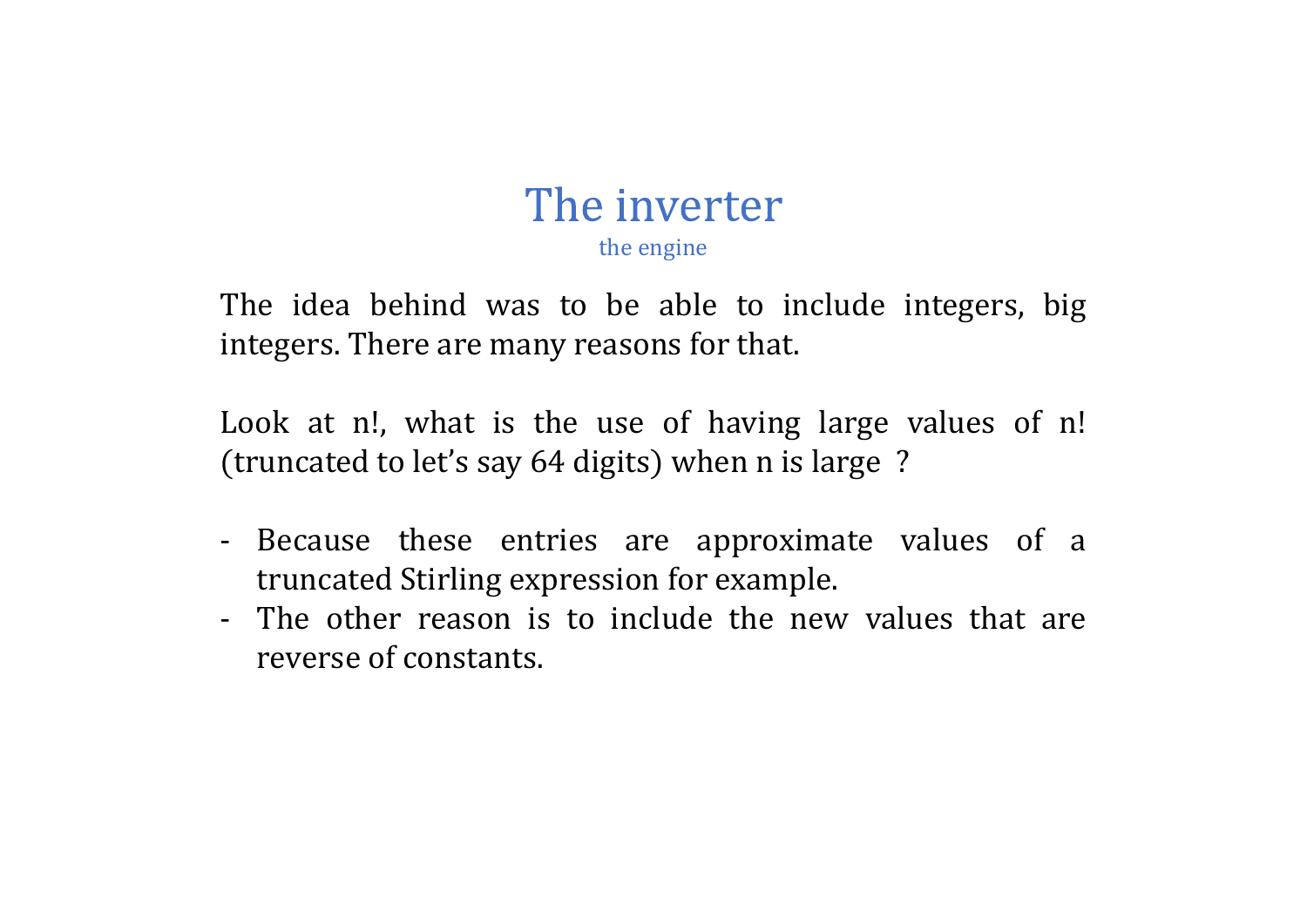#### The inverter reverse of constants ?

Question : what is the limit point of  $5^n$  if we read digits from the right ? There are 2 accumulation points.

5213023304311311… and 526567957879699…

The first acc. point contains only  $0,1,2,3,4$  (apart from 5). The second acc. point contains only 5,6,7,8,9 (apart from 2). Why ? (I do not know the answer). See sequence : A158625.  $a(n) = [5, 2, 1, 3, 0, 2, 3, 3, 0, 4, 3, 1, 1, 3, 1, 1, 2, 4, 2, 1, 0, 3, 1, \ldots]$ 

What about  $2^n$  or  $n!$  ? The reverse lower limit value of n! or  $2^n$ is : 2, 1, 1, 0, 1, 0, 0, 1, 0, 1, 0, 1, 1, 0, 0, 1, 0, 1, 0, 0, 0, 1, 1 , … only zeros and ones (apart from th initial 2). (see sequence : A145679 Is also the upper limit value of n! when we read backward.  $8, 8, 8, 9, 8, 9, 9, 8, 9, 8, 9, 8, 8, 9, 9, 8, 9, 8, 9 = A023415$ Note : the sum of the 2 sequences is : 10,9,9,9,9,9,9,9,9,9, … and I still don't know why.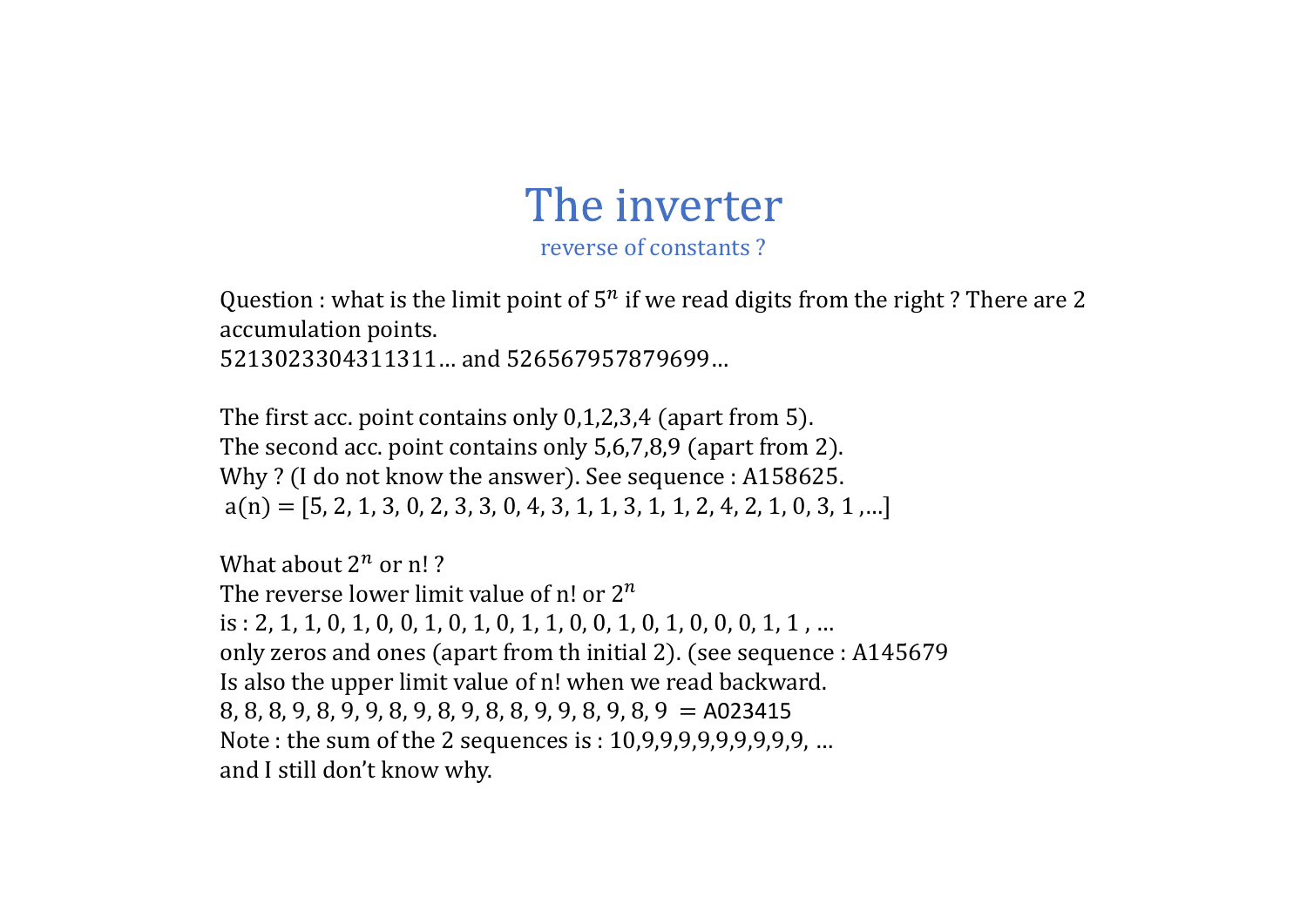# The Inverter

Details of programs

The pismart() program only does 470 variations with 1 constant k like

$$
\frac{k}{2}, \sqrt{k}, \frac{2k}{3}
$$
, sin(k), arctan(k), exp(k), exp(πk), etc.

Of course when possible.

The pismart2 $($ ) program makes 15 variations of the first list, for a total of  $7050$  variations. That one is reserved for  $ltq$ tough cookies>.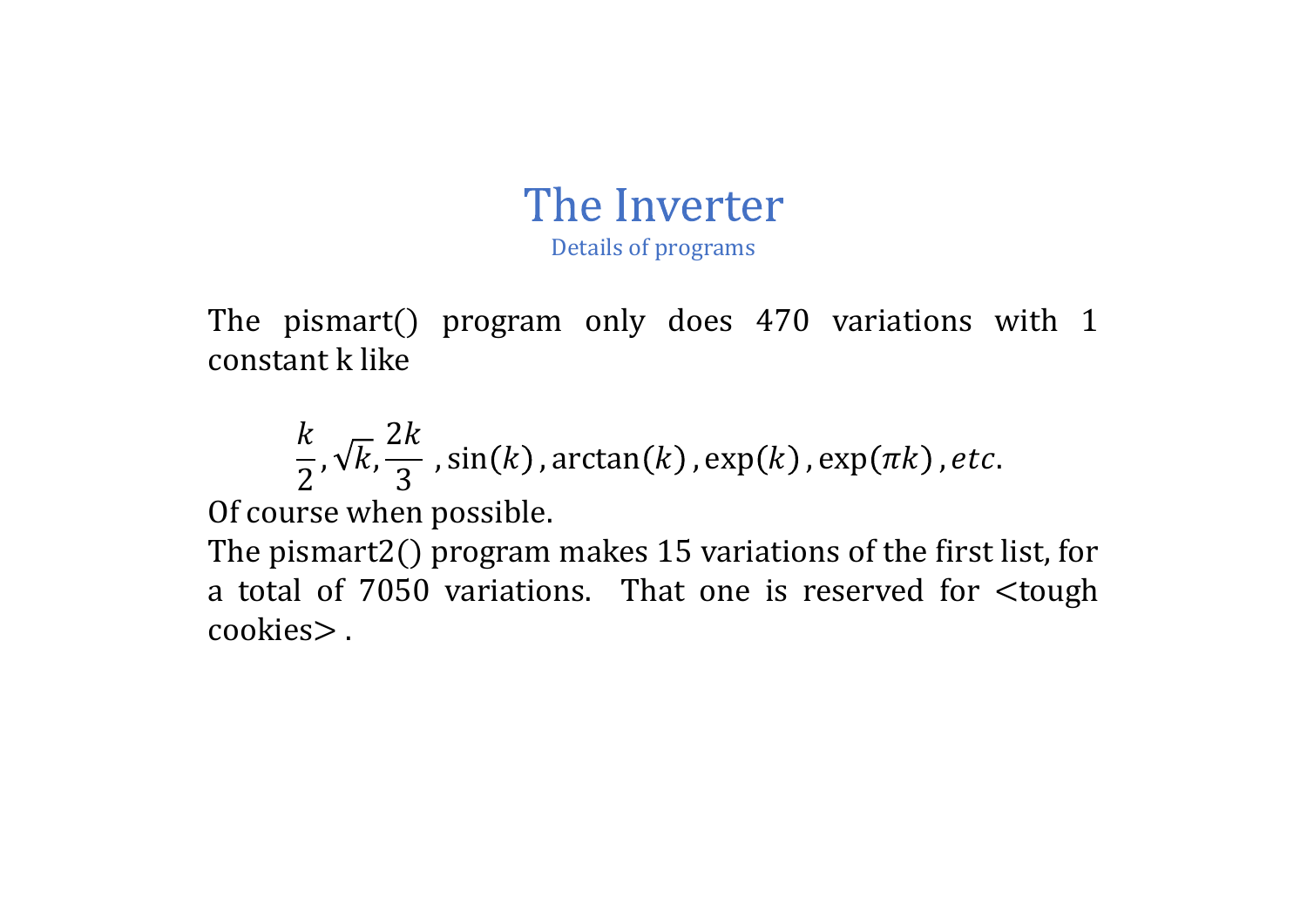The pilll() program tries to find a simple combination of known constants, there are 126 tests.

first test (table 001).

$$
\pi, e, \gamma, \frac{1}{\pi}, \frac{1}{\gamma}, 1, \frac{1}{2} + \frac{\sqrt{5}}{2}, \sqrt{2}, \sqrt{3}, \frac{1}{\text{Ei}(1)}, \text{Ei}(1), W(1), \frac{1}{\text{Catalan}},
$$
  
\n
$$
\text{Catalan, } \zeta(3), \frac{\pi^2}{6}, \frac{\pi^4}{90}, \zeta(5), \ln(2), \ln(3), e^{-1}, \ln(5), \frac{1}{\ln(5)},
$$
  
\n
$$
\frac{1}{\arctan\left(\frac{1}{2}\right)}, \arctan\left(\frac{1}{2}\right), \frac{1}{\ln(2)}, \sqrt{\pi}, \frac{2\pi\sqrt{3}}{3\Gamma\left(\frac{2}{3}\right)}, \frac{\pi\sqrt{2}}{\Gamma\left(\frac{3}{4}\right)}, \ln(\pi),
$$
  
\n
$$
e^{\pi}, \sin(1), \cos(1)
$$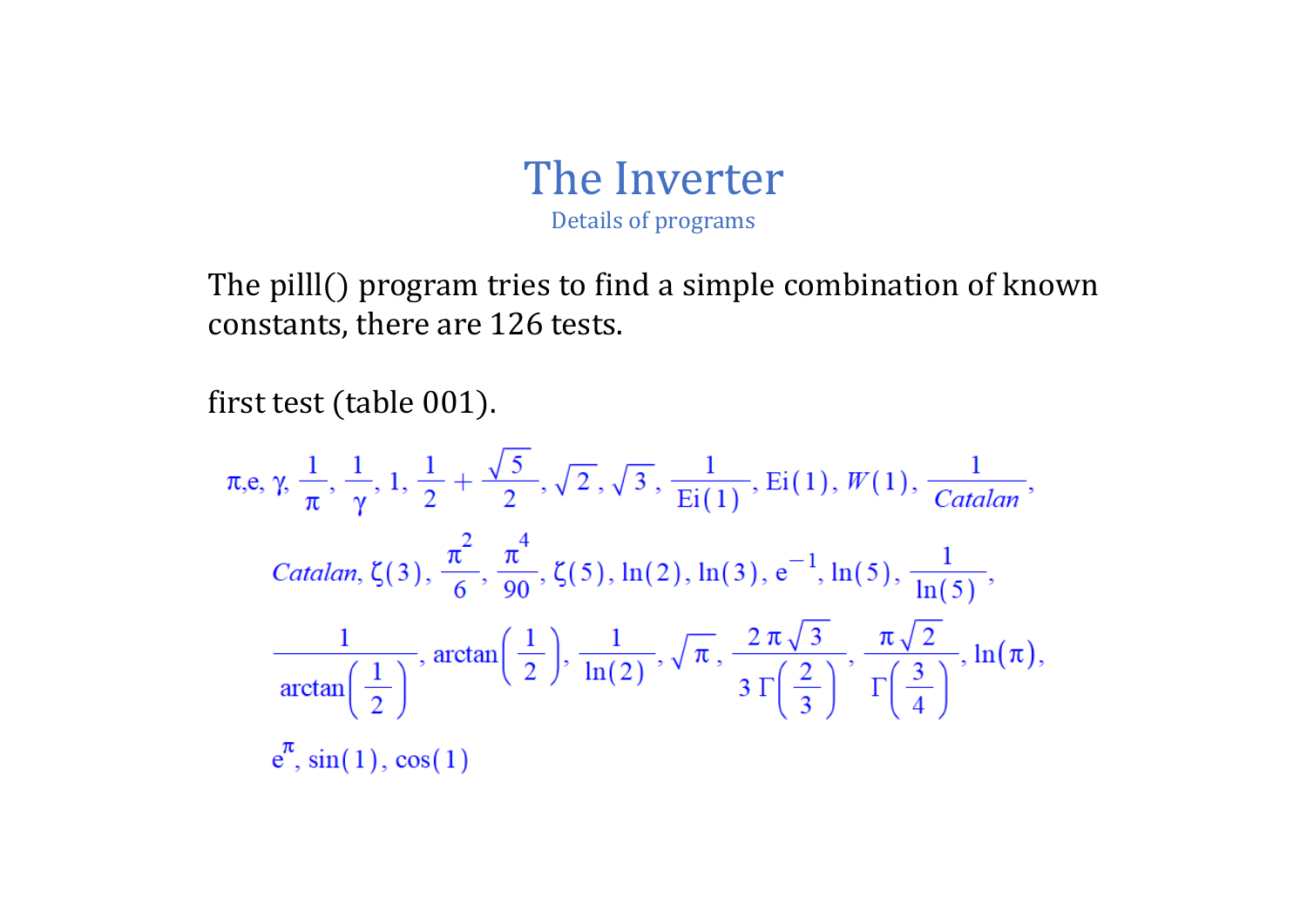The pilll() program tries to find a simple combination of known constants, there are 126 tests.

3rd test (table 003).

$$
\frac{\pi^{2}}{2}, \Psi\left(1, \frac{1}{3}\right), \pi^{2} + 8 \text{ Catalan}, \Psi\left(1, \frac{1}{5}\right), \Psi\left(1, \frac{2}{5}\right), \Psi\left(1, \frac{3}{5}\right), \Psi\left(1, \frac{1}{7}\right),
$$
\n
$$
\Psi\left(1, \frac{2}{7}\right), \Psi\left(1, \frac{3}{7}\right), \Psi\left(1, \frac{4}{7}\right), \Psi\left(1, \frac{5}{7}\right), \Psi\left(1, \frac{1}{8}\right), \Psi\left(1, \frac{3}{8}\right), \Psi\left(1, \frac{1}{8}\right), \Psi\left(1, \frac{1}{10}\right),
$$
\n
$$
\frac{1}{9}, \Psi\left(1, \frac{2}{9}\right), \Psi\left(1, \frac{4}{9}\right), \Psi\left(1, \frac{5}{9}\right), \Psi\left(1, \frac{1}{11}\right), \Psi\left(1, \frac{2}{11}\right), \Psi\left(1, \frac{3}{11}\right),
$$
\n
$$
\Psi\left(1, \frac{4}{11}\right), \Psi\left(1, \frac{5}{11}\right), \Psi\left(1, \frac{6}{11}\right), \Psi\left(1, \frac{7}{11}\right), \Psi\left(1, \frac{8}{11}\right), \Psi\left(1, \frac{9}{11}\right),
$$
\n
$$
\Psi\left(1, \frac{1}{12}\right)
$$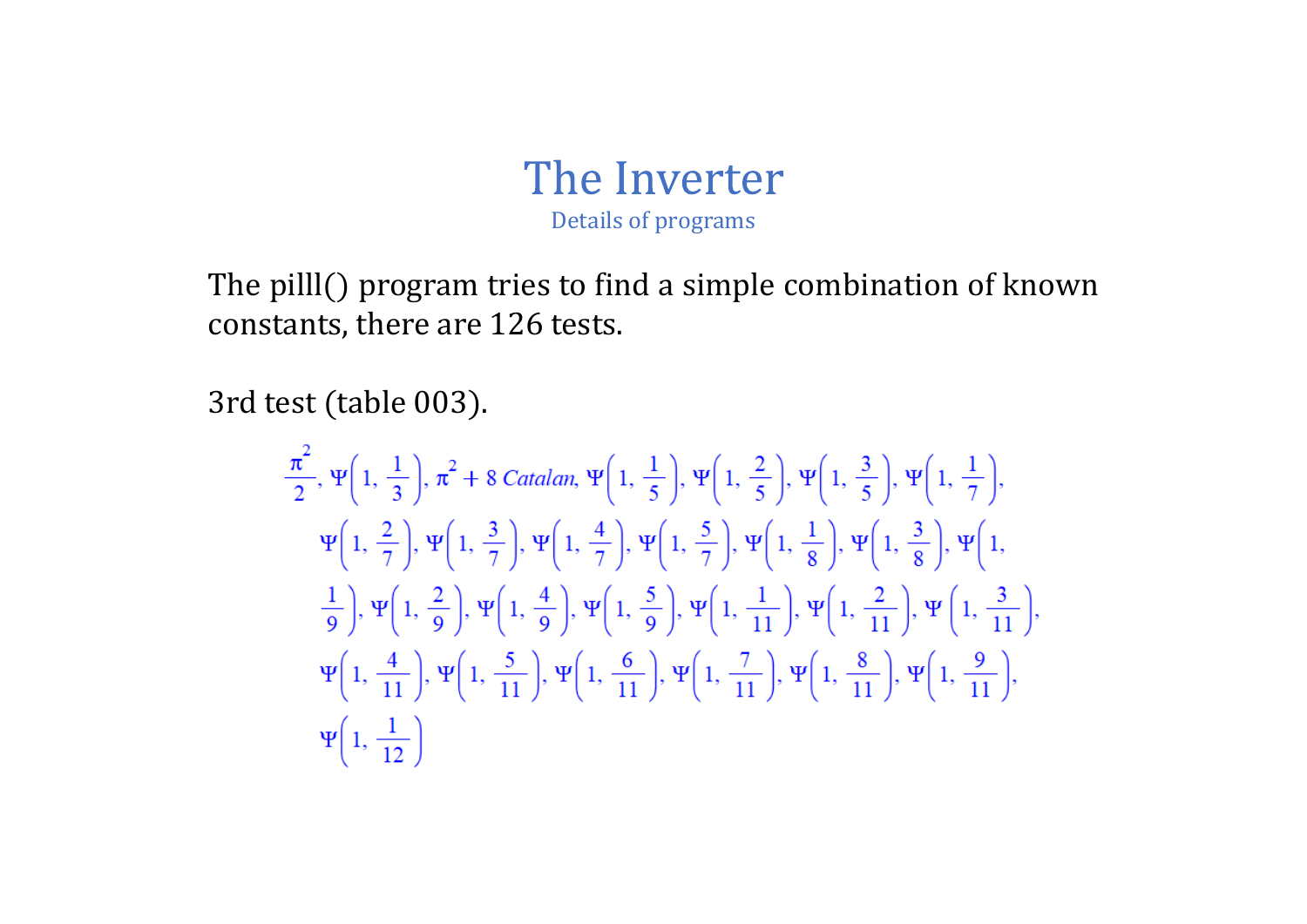#### This is the 126'th table.

$$
\frac{\pi}{2}, 1, \frac{\pi\sqrt{2}}{2}, \pi \cos\left(\frac{\pi}{5}\right), \frac{\pi\sqrt{3}}{2}, \pi \cos\left(\frac{\pi}{7}\right), \pi \cos\left(\frac{2\pi}{7}\right), \pi \cos\left(\frac{\pi}{8}\right),
$$
  
\n
$$
\pi \cos\left(\frac{3\pi}{8}\right), \pi \cos\left(\frac{\pi}{9}\right), \pi \cos\left(\frac{2\pi}{9}\right), \pi \cos\left(\frac{\pi}{10}\right), \pi \cos\left(\frac{3\pi}{10}\right),
$$
  
\n
$$
\pi \cos\left(\frac{\pi}{11}\right), \pi \cos\left(\frac{2\pi}{11}\right), \pi \cos\left(\frac{3\pi}{11}\right), \pi \cos\left(\frac{4\pi}{11}\right), \pi \cos\left(\frac{\pi}{12}\right),
$$
  
\n
$$
\pi \cos\left(\frac{\pi}{13}\right), \pi \cos\left(\frac{2\pi}{13}\right), \pi \cos\left(\frac{3\pi}{13}\right), \pi \cos\left(\frac{4\pi}{13}\right), \pi \cos\left(\frac{5\pi}{13}\right),
$$
  
\n
$$
\pi \cos\left(\frac{\pi}{14}\right), \pi \cos\left(\frac{3\pi}{14}\right), \pi \cos\left(\frac{5\pi}{14}\right), \pi \cos\left(\frac{\pi}{15}\right), \pi \cos\left(\frac{2\pi}{15}\right),
$$
  
\n
$$
\pi \cos\left(\frac{\pi}{16}\right), \pi \cos\left(\frac{3\pi}{16}\right), \pi \cos\left(\frac{5\pi}{16}\right)
$$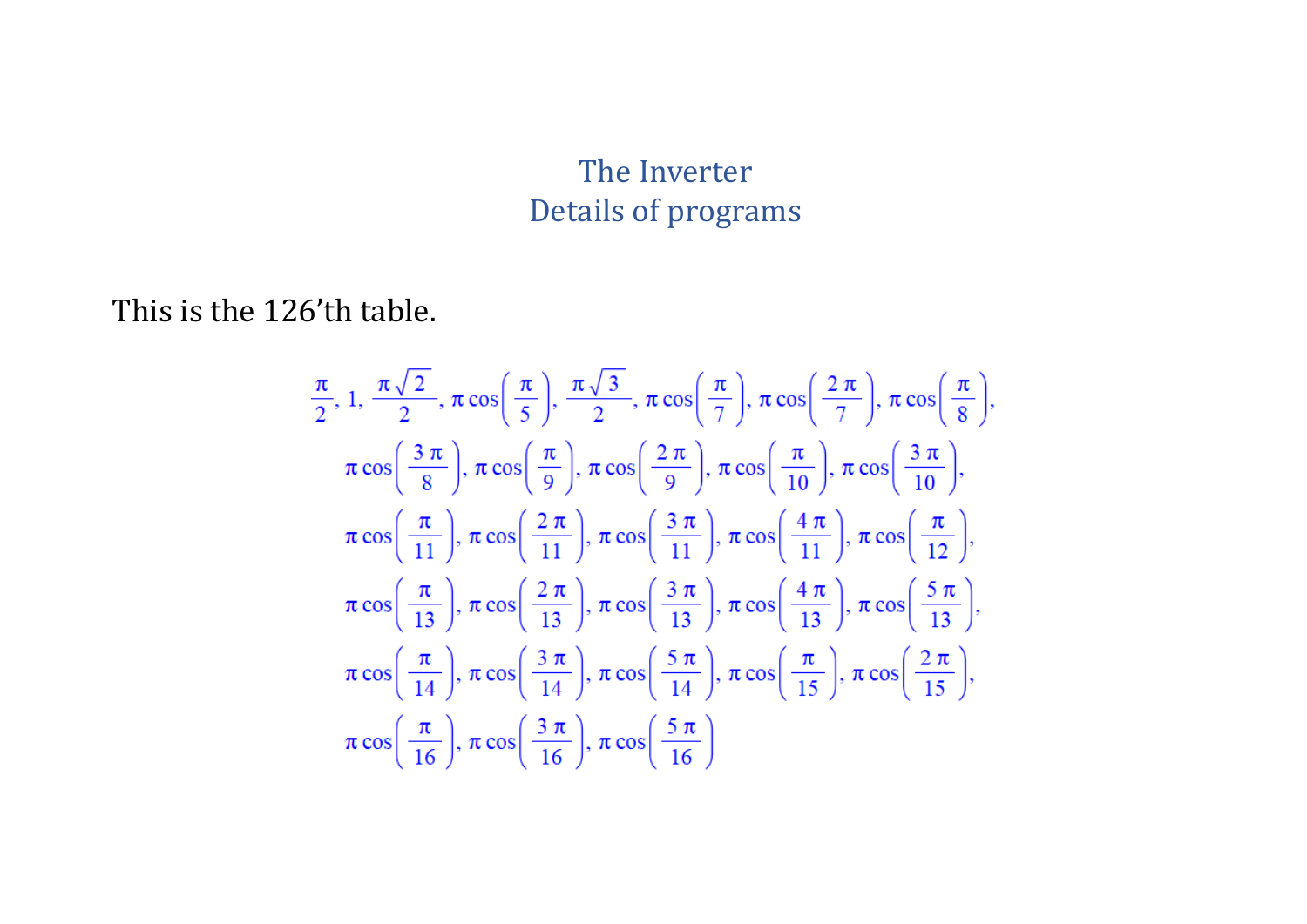The pidev program : it expands a real constant in all known bases and algorithms. There are more than 1000 variants. Here is a few ones.

Continued fraction:  $y_n = \left[\frac{1}{x_n}\right], x_{n+1} = \left\{\frac{1}{x_{n+1}}\right\}$  will give

$$
\chi = a_{0+} \frac{1}{a_1 + \frac{1}{a_2 + \frac{1}{a_3 + \dotsb}}}
$$

Egyptian fraction:  $y_n = \left[\frac{1}{x_n}\right]$ ,  $x_{n+1} = x_n - \left\{\frac{1}{y_n}\right\}$  will give

$$
x = \frac{1}{a_0} + \frac{1}{a_1} + \frac{1}{a_2} + \frac{1}{a_3} + \frac{1}{a_4} \dots
$$

Egyptian product or Engel expansion:  $y_n = \left[\frac{1}{x_n}\right]$ , ,  $x_{n+1} = \{x_n y_n\}$  will give

$$
x = \frac{1}{a_0} + \frac{1}{a_0 a_1} + \frac{1}{a_0 a_1 a_2} + \frac{1}{a_0 a_1 a_2 a_3} + \frac{1}{a_0 a_1 a_2 a_3 a_4}.
$$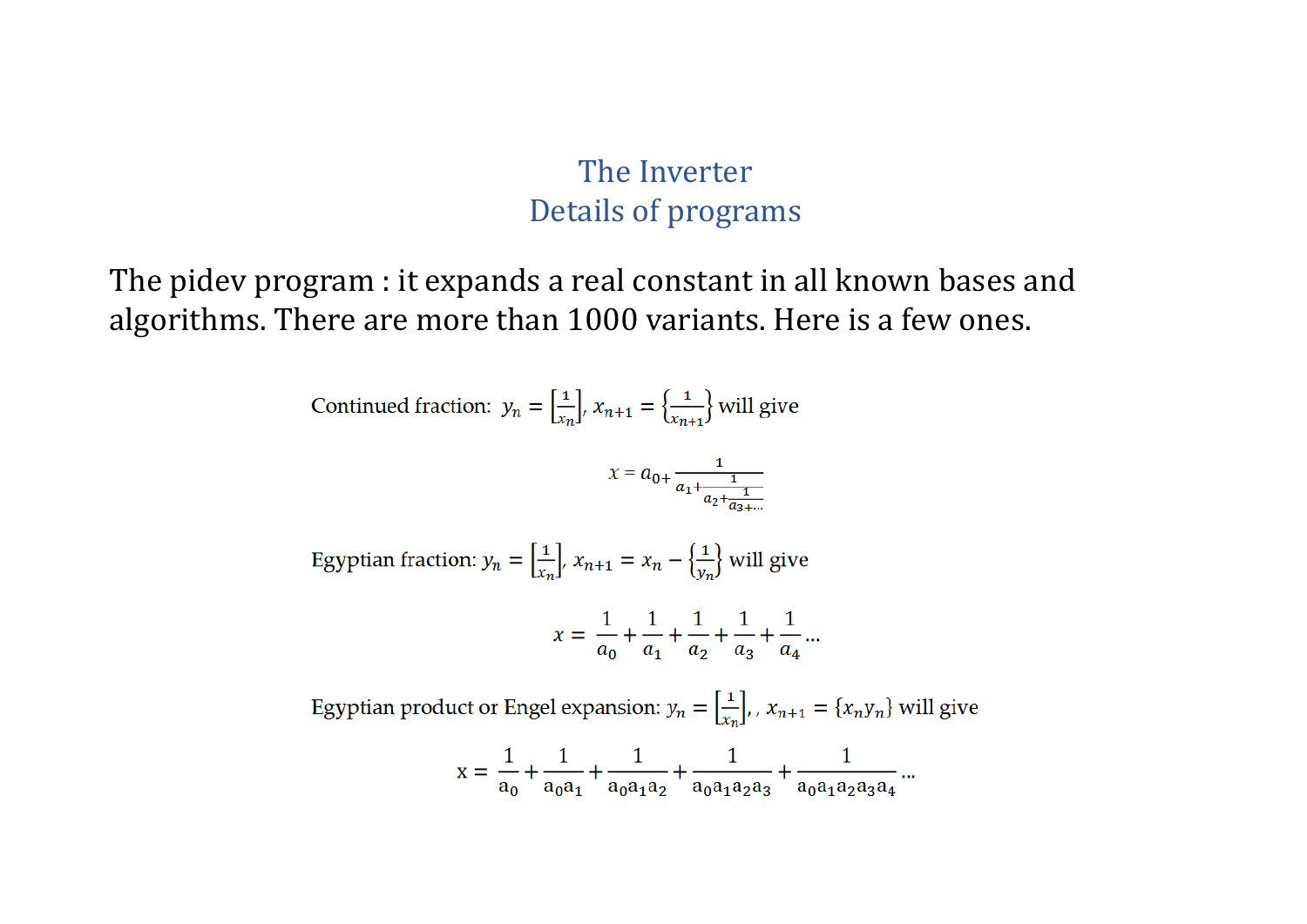Base k (integer) algorithm:  $y_n = [kx_n]$ ,  $x_{n+1} = \{kx_n\}$ 

Infinite product  $(x > 1)$ :  $y_n = 1 + \left[\frac{1}{x_{n-1}}\right], x_{n+1} = x_n \frac{y_n}{y_{n+1}}$  will give  $x = \left(1 + \frac{1}{a_0}\right) \cdot \left(1 + \frac{1}{a_1}\right) \cdot \left(1 + \frac{1}{a_2}\right) \cdot \left(1 + \frac{1}{a_2}\right) \cdot \left(1 + \frac{1}{a_4}\right) \dots$ Infinite product  $(x < 1)$ :  $y_n = 1 + \left[\frac{1}{|x_n-1|}\right]$ ,  $x_{n+1} = x_n \frac{y_n}{y_n-1}$  will give

$$
x = \left(1-\frac{1}{a_0}\right)\cdot \left(1-\frac{1}{a_1}\right)\cdot \left(1-\frac{1}{a_2}\right)\cdot \left(1-\frac{1}{a_3}\right)\cdot \left(1-\frac{1}{a_4}\right)...
$$

Alternated Egyptian product or Pierce expansion:  $y_n = \left[\frac{1}{x_n}\right]$ ,  $x_{n+1} = 1 - \{x_n y_n\}$ will give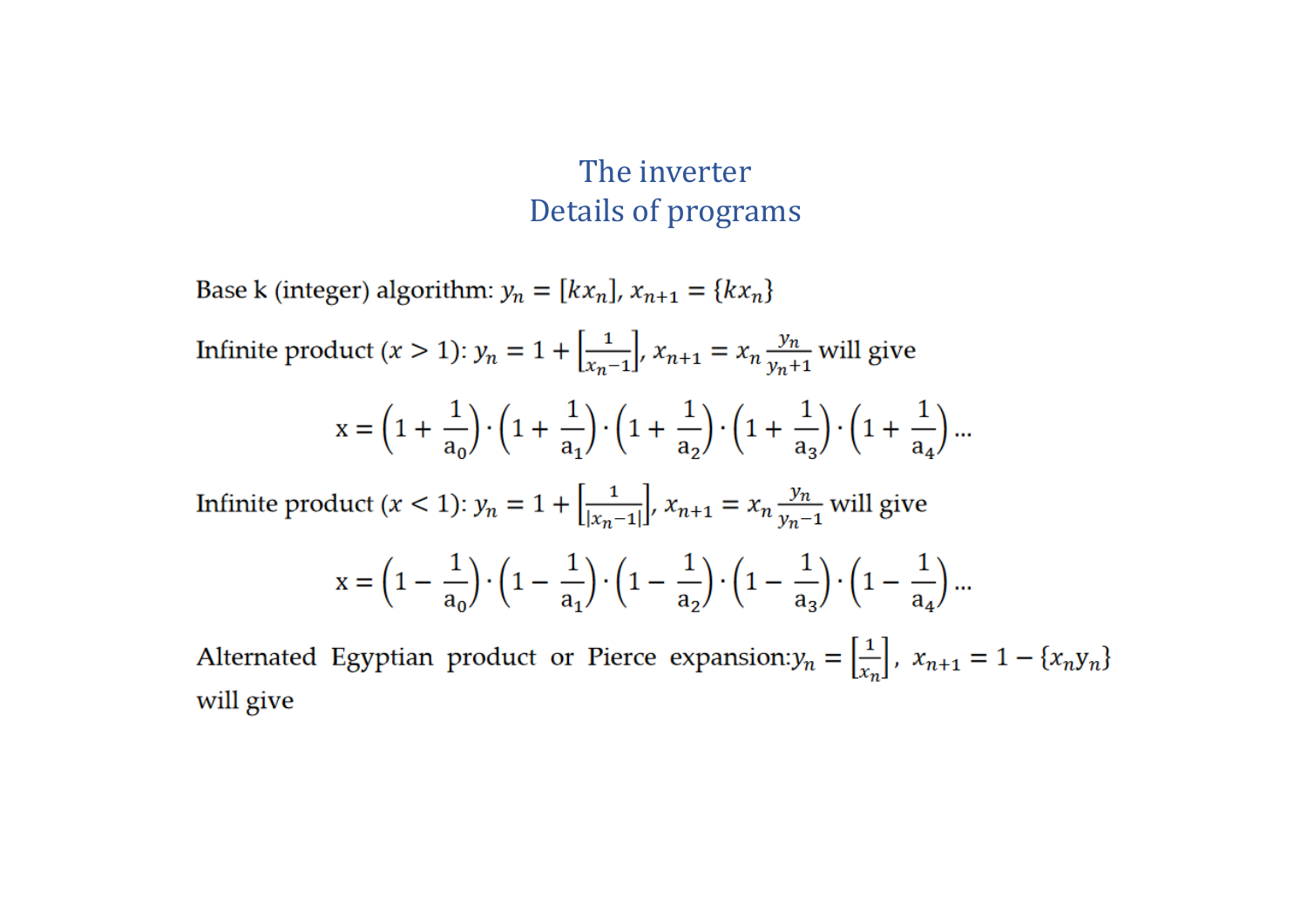1  $\frac{1}{24}= [22, 18, 22, 18, 22, 18, 22, 18, 22, 18, 22, 18, 22, 18, ...].$ 

is the expansion if I use the base :

$$
\sum_{n=1}^{\infty} \frac{n^3}{(e^{2\pi n} - 1)}
$$

What else can be found if I test with the 10821 math constants of the OEIS database ? (I tried it, of course)...

Once you get an expansion there are some possibilities. Use Gfun (maple) to try to crack the sequence.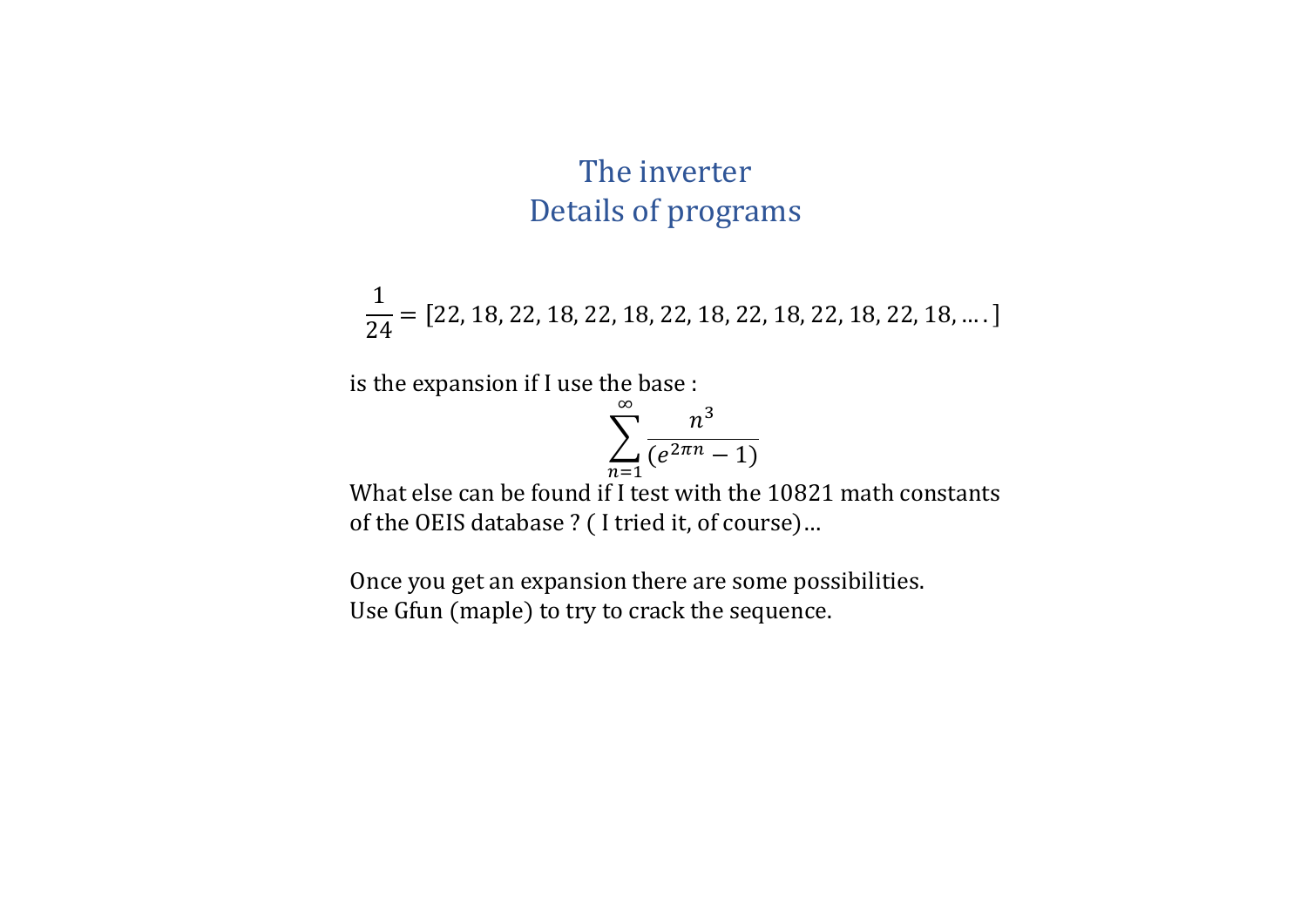# The Inverter

The next step is to speedup the lookups. For that, I can multiply the sources (5 disks) and do a lookup in parallel. I consider using SSD or even M.2 very fast disks. The problem is mainly \$\$.

Portability. There are several problems.

1- The database is 7.8 TB, most people are afraid of that (TB).

2- To maintain such a database on the web you need at the least a fiber line. (if it is available near you).

3- CPU time : to make one complete test takes several minutes.

any suggestion ? Thank you for your attention, merci de votre attention.